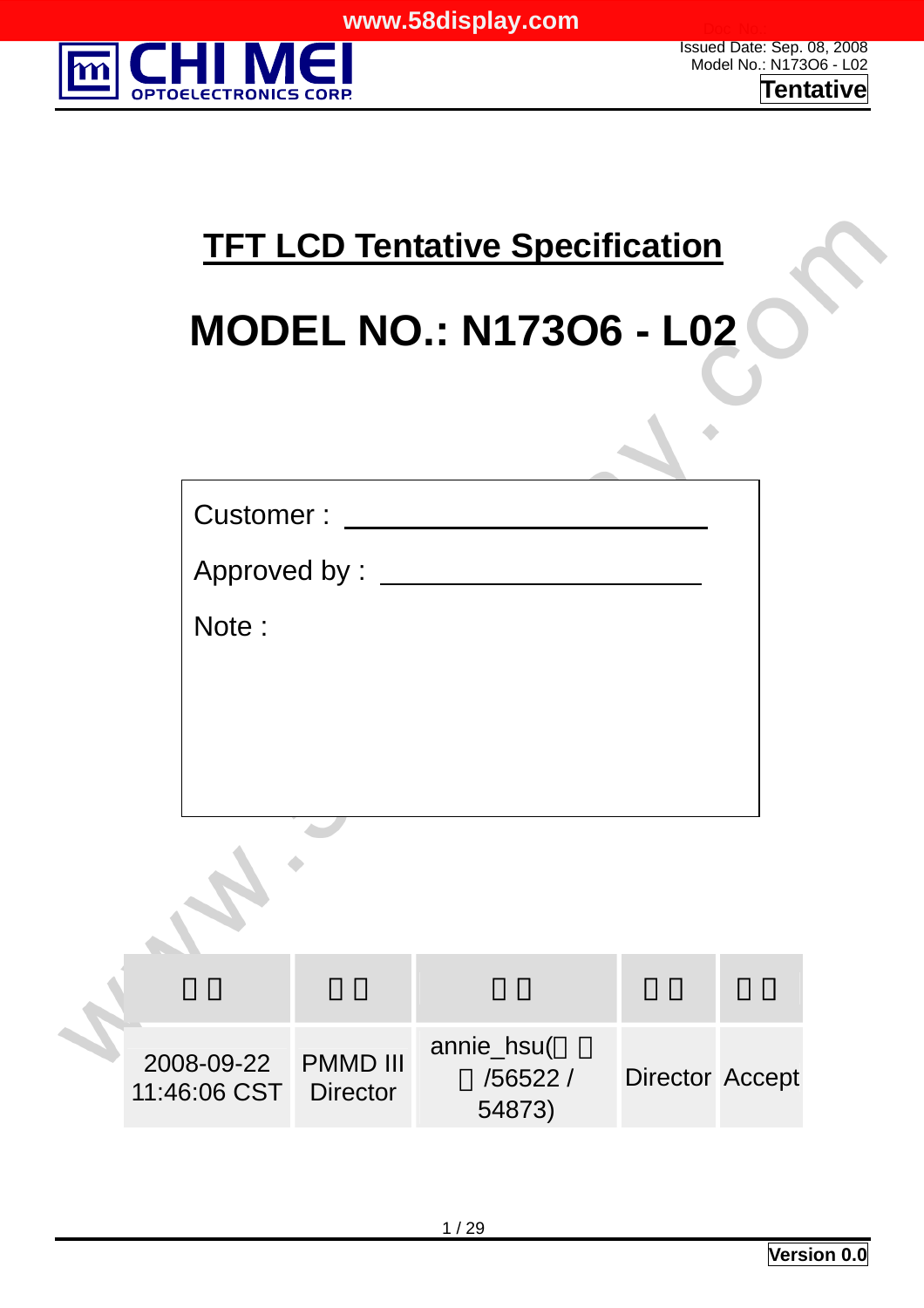

| - CONTENTS -                                                                                                                                                         |    |
|----------------------------------------------------------------------------------------------------------------------------------------------------------------------|----|
| <b>REVISION HISTORY</b>                                                                                                                                              | 3  |
| 1. GENERAL DESCRIPTION<br>1.1 OVERVIEW<br><b>1.2 FEATURES</b><br>1.3 APPLICATION<br>1.4 GENERAL SPECIFICATIONS<br>1.5 MECHANICAL SPECIFICATIONS                      |    |
| 2. ABSOLUTE MAXIMUM RATINGS<br>2.1 ABSOLUTE RATINGS OF ENVIRONMENT<br>2.2 ELECTRICAL ABSOLUTE RATINGS<br>2.2.1 TFT LCD MODULE<br>2.2.2 BACKLIGHT UNIT                | 5  |
| 3. ELECTRICAL CHARACTERISTICS<br>3.1 TFT LCD MODULE<br>3.2 BACKLIGHT UNIT                                                                                            | 7  |
| <b>4. BLOCK DIAGRAM</b><br><b>4.1 TFT LCD MODULE</b><br><b>4.2 BACKLIGHT UNIT</b>                                                                                    | 10 |
| 5. INPUT TERMINAL PIN ASSIGNMENT<br>5.1 TFT LCD MODULE<br>5.2 TIMING DIAGRAM OF LVDS INPUT SIGNAL<br>5.3 COLOR DATA INPUT ASSIGNMENT<br>5.4 EDID CODE DATA STRUCTURE | 11 |
| 6. Inverter Specification<br><b>6.1 ABSOLUTE MAXIMUM RATINGS</b><br>6.2 RECOMMENDED OPERATING RATINGS                                                                | 17 |
| 7. INTERFACE TIMING<br>7.1 INPUT SIGNAL TIMING SPECIFICATIONS<br>7.2 POWER ON/OFF SEQUENCE                                                                           | 18 |
| 8. OPTICAL CHARACTERISTICS<br><b>8.1 TEST CONDITIONS</b><br>8.2 OPTICAL SPECIFICATIONS                                                                               | 20 |
| 9. PRECAUTIONS<br>9.1 ASSEMBLY AND HANDLING PRECAUTIONS<br>9.2 SAFETY PRECAUTIONS                                                                                    | 24 |
| 10. PACKING<br>10.1CARTON<br>10.2 PALLET                                                                                                                             | 25 |
| 11. DEFINITION OF LABELS<br>11.1 CMO MODULE LABEL                                                                                                                    | 27 |

11.2 CMO CARTON LABEL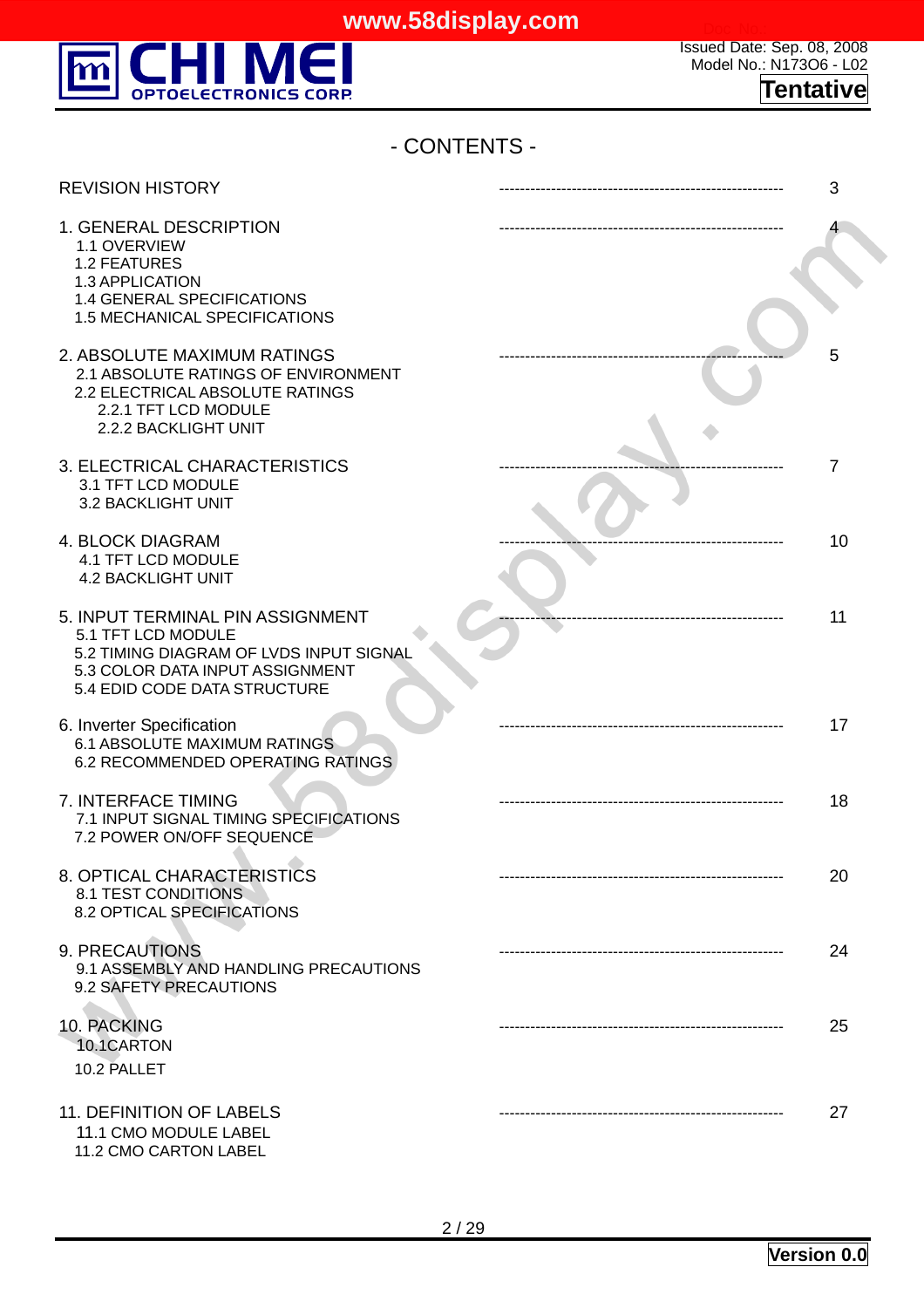

#### REVISION HISTORY

| Version  | Date        | Page<br>(New)  | Section        | Description                              |
|----------|-------------|----------------|----------------|------------------------------------------|
| Ver. 0.0 | Sep. 8, '08 | $\mathsf{All}$ | $\mathsf{All}$ | Tentative Specification was first issued |
|          | Change of   |                |                |                                          |
|          |             |                |                |                                          |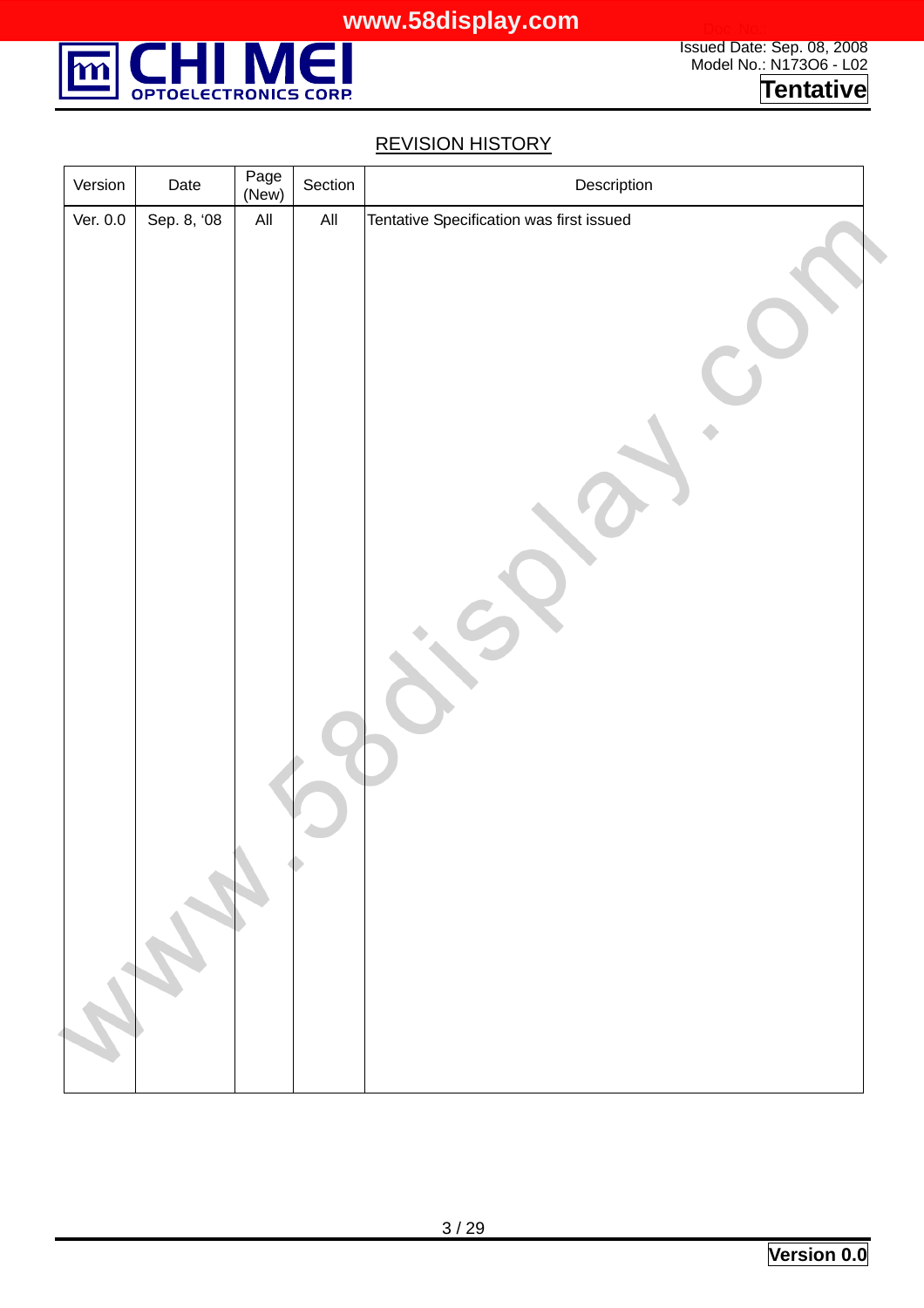

#### 1. GENERAL DESCRIPTION

#### 1.1 OVERVIEW

N173O6 - L02 is a 17.3" TFT Liquid Crystal Display module with LED Backlight unit and 40 pins LVDS interface. This module supports 1600 x 900 HD+ mode and can display 262,144 colors. The optimum viewing angle is at 6 o'clock direction. The inverter module for Backlight is built in.

#### 1.2 FEATURES

- HD+ (1600 x 900 pixels) resolution
- DE only mode
- 3.3V LVDS (Low Voltage Differential Signaling) interface with 2 pixel/clock
- LED

#### 1.3 APPLICATION

- TFT LCD Notebook

#### 1.4 GENERAL SPECIFICATI0NS

| <b>Item</b>               | Specification                            | Unit                     | <b>Note</b> |
|---------------------------|------------------------------------------|--------------------------|-------------|
| Active Area               | 382.08 (H) x 214.92 (V) (17.3" diagonal) | mm                       | (1)         |
| <b>Bezel Opening Area</b> | 386.88 (H) x 218.32 (V)                  | mm                       |             |
| Driver Element            | a-si TFT active matrix                   |                          |             |
| Pixel Number              | 1600 x R.G.B. x 900                      | pixel                    |             |
| Pixel Pitch               | $0.2388$ (H) x $0.2388$ (V)              | mm                       |             |
| Pixel Arrangement         | <b>RGB</b> vertical stripe               |                          |             |
| <b>Display Colors</b>     | 262,144                                  | color                    |             |
| <b>Transmissive Mode</b>  | Normally white                           | $\overline{\phantom{0}}$ |             |
| Surface Treatment         | Hard coating (3H), Glare Type            |                          |             |

#### 1.5 MECHANICAL SPECIFICATIONS

| ltem        |                | Min.  | Typ.  | Max.  | Unit | <b>Note</b> |  |
|-------------|----------------|-------|-------|-------|------|-------------|--|
| Module Size | Horizontal (H) | 397.6 | 398.1 | 398.6 | mm   |             |  |
|             | Vertical (V)   | 232.5 | 232.8 | 233.3 | mm   |             |  |
|             | Depth (D)      |       | 5.5   | 5.8   | mm   |             |  |
|             | Weight         |       | 555   | 570   |      |             |  |

Note (1) Please refer to the attached drawings for more information of front and back outline dimensions.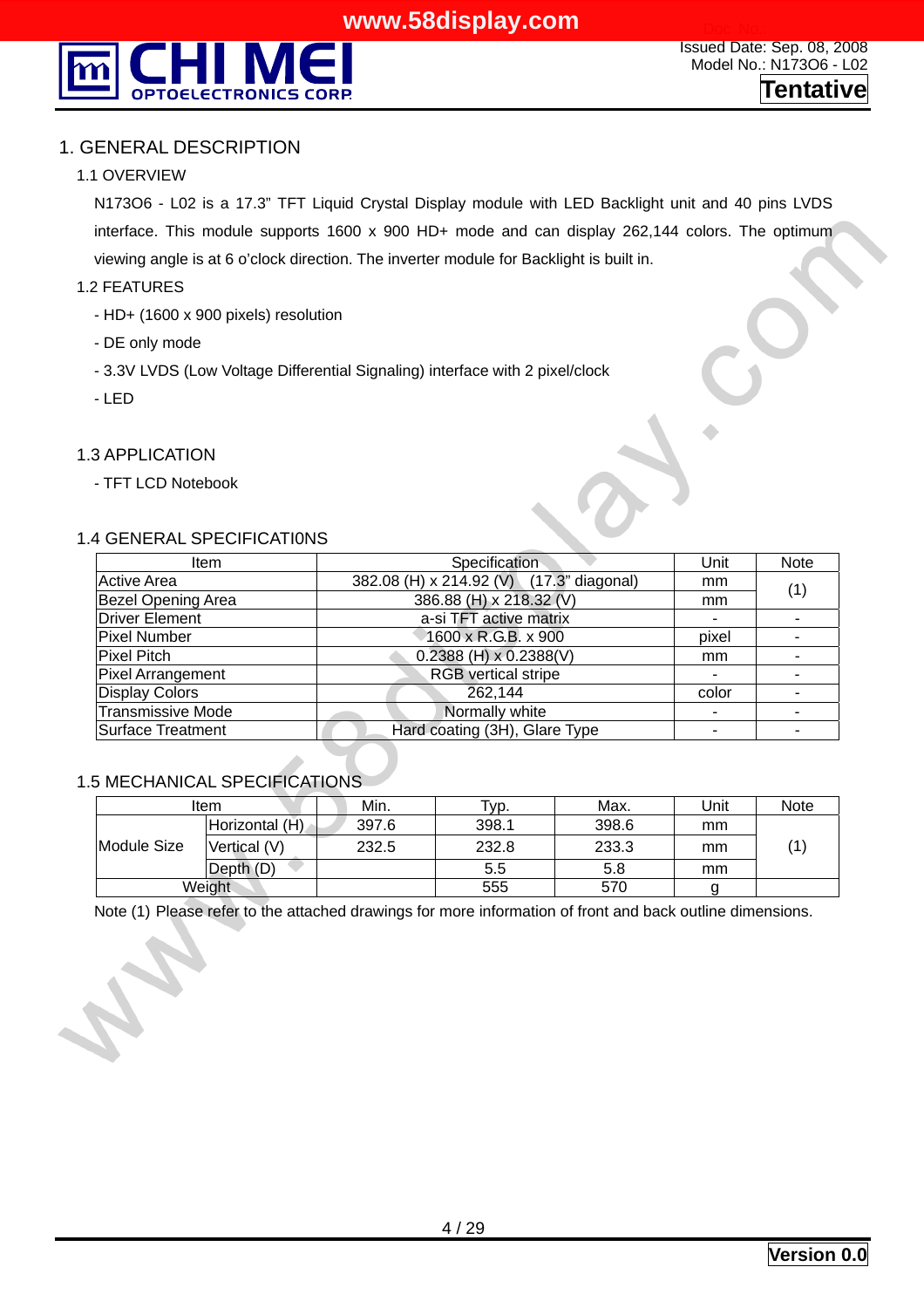

#### 2. ABSOLUTE MAXIMUM RATINGS

#### 2.1 ABSOLUTE RATINGS OF ENVIRONMENT

| Item                                 | Symbol                      | Value | Unit  | <b>Note</b> |          |
|--------------------------------------|-----------------------------|-------|-------|-------------|----------|
|                                      |                             | Min.  | Max.  |             |          |
| Storage Temperature                  | ST.                         | $-20$ | $+60$ | ٥C          |          |
| <b>Operating Ambient Temperature</b> | $\mathsf{T}_{\mathsf{OP}}$  |       | $+50$ | °C          | 1), (2)  |
| Shock (Non-Operating)                | $\mathsf{S}_{\mathsf{NOP}}$ | ۰.    | 200/2 | G/ms        | (3), (5) |
| Vibration (Non-Operating)            | V <sub>NOP</sub>            | ۰.    | 1.5   |             | (4), (5) |

Note (1) (a) 90 %RH Max. (Ta 40 °C).

(b) Wet-bulb temperature should be 39 °C Max. (Ta > 40 °C).

(c) No condensation.

Note (2) The temperature of panel display surface area should be 0 °C Min. and 60 °C Max



**Relative Humidity (%RH)** 

- Note (3) 1 time for  $\pm X$ ,  $\pm Y$ ,  $\pm Z$ . for Condition (200G / 2ms) is half Sine Wave,.
- Note (4)  $10 \sim 500$  Hz, 30 min/cycle,1cycles for each X, Y, Z axis.
- Note (5) At testing Vibration and Shock, the fixture in holding the module has to be hard and rigid enough so that the module would not be twisted or bent by the fixture. The fixing condition is shown as below:

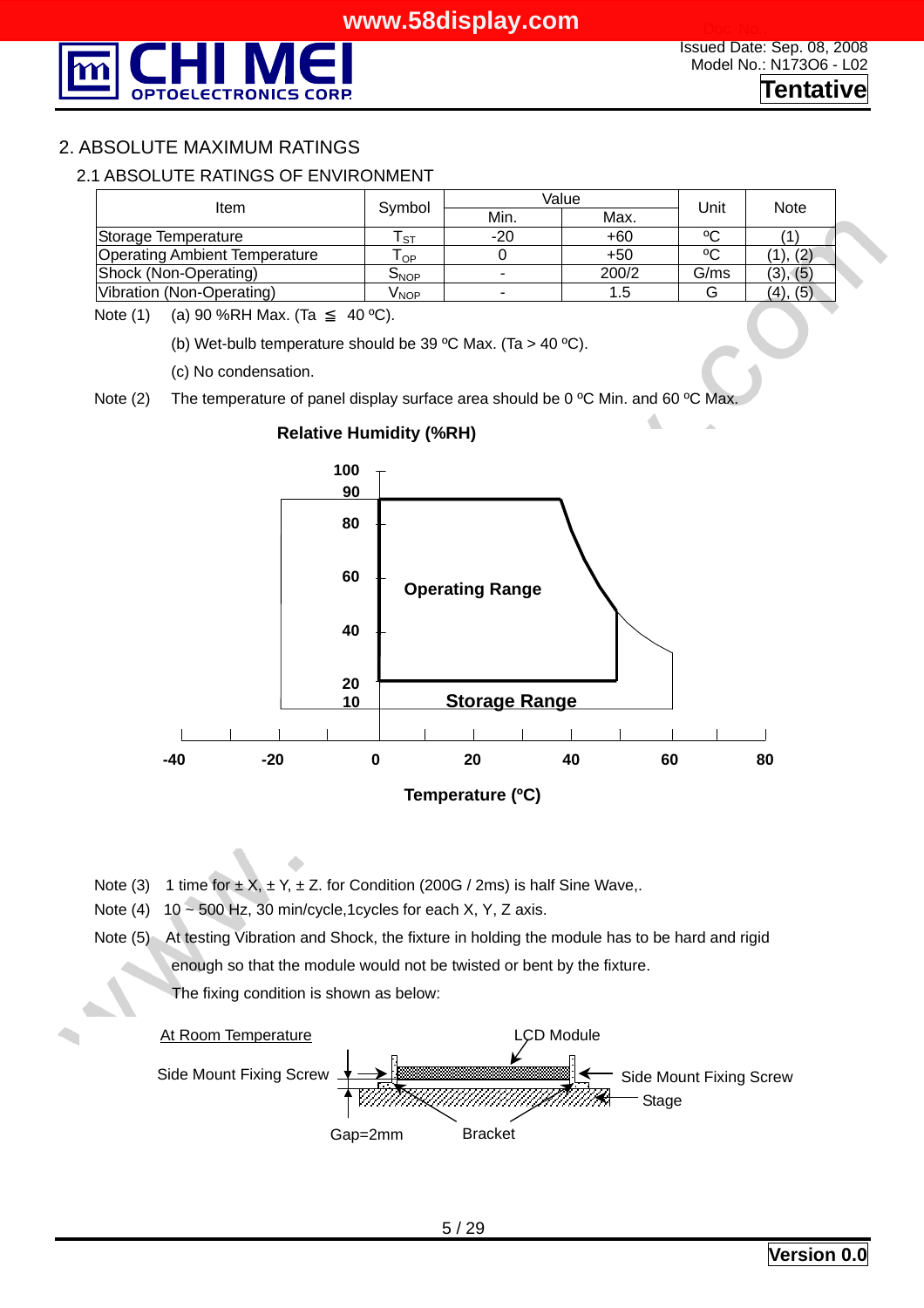

#### 2.2 ELECTRICAL ABSOLUTE RATINGS

#### 2.2.1 TFT LCD MODULE

|                      |        |      | Value                 |      |      |  |  |
|----------------------|--------|------|-----------------------|------|------|--|--|
| Item                 | Symbol | Min. | Max.                  | Jnit | Note |  |  |
| Power Supply Voltage | ∨сс    | -0.3 | +4.0                  |      |      |  |  |
| Logic Input Voltage  | V IN   | -0.3 | $\rm V_{\rm CC}$ +0.3 |      |      |  |  |

#### 2.2.2 BACKLIGHT UNIT

| Item                                  | Symbol |      | Value | Unit | <b>Note</b> |
|---------------------------------------|--------|------|-------|------|-------------|
|                                       |        | Min. | Max.  |      |             |
| LED Light Bar Power Supply<br>Voltage | V.     | 26.1 | 30.6  |      | (1), (2)    |
| LED Light Bar Power Supply<br>Current |        | TBD  | 160   | mA   |             |

Note (1) Permanent damage to the device may occur if maximum values are exceeded. Function operation should be restricted to the conditions described under Normal Operating Conditions.

Note (2) Specified values are for LED (Refer to 3.2 for further information).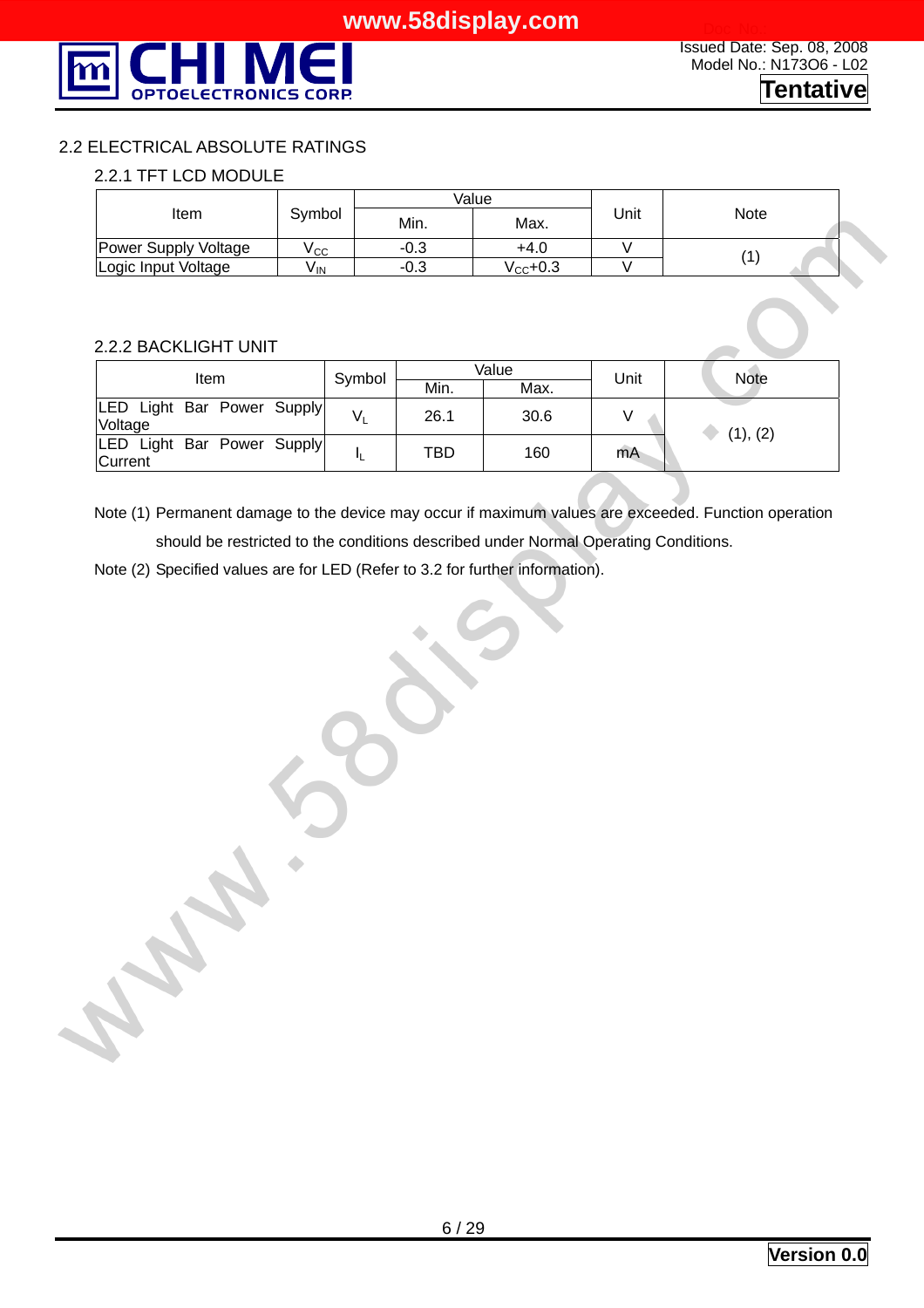

#### 3. ELECTRICAL CHARACTERISTICS

#### 3.1 TFT LCD MODULE

| Parameter                              |              | Symbol                        |        | Value      |            | Unit   | <b>Note</b>             |
|----------------------------------------|--------------|-------------------------------|--------|------------|------------|--------|-------------------------|
|                                        |              |                               | Min.   | Typ.       | Max.       |        |                         |
| <b>Power Supply Voltage</b>            |              | Vcc                           | 3.0    | 3.3        | 3.6        | V      |                         |
| Permissive Ripple Voltage              |              | $\mathsf{V}_{\mathsf{RP}}$    |        | 50         |            | mV     |                         |
| <b>Rush Current</b>                    |              | <b>I</b> RUSH                 |        |            | 1.5        | A      | (2)                     |
| Initial Stage Current                  |              | l <sub>is</sub>               |        |            | 1.0        | A      | (2)                     |
| Power Supply Current                   | White        | lcc                           |        | <b>TBD</b> | <b>TBD</b> | mA     | (3)a                    |
|                                        | <b>Black</b> |                               |        | TBD        | TBD        | mA     | (3)b                    |
| LVDS Differential Input High Threshold |              | V <sub>TH(LVDS)</sub>         |        |            | $+100$     | mV     | (5),<br>$V_{CM} = 1.2V$ |
| LVDS Differential Input Low Threshold  |              | $V_{TL(LVDS)}$                | $-100$ |            |            | mV     | (5)<br>$V_{CM} = 1.2V$  |
| <b>LVDS Common Mode Voltage</b>        |              | $\mathsf{V}_{\mathsf{CM}}$    | 1.125  |            | 1.375      | $\vee$ | (5)                     |
| <b>LVDS Differential Input Voltage</b> |              | $ V_{ID} $                    | 100    |            | 600        | mV     | (5)                     |
| <b>Terminating Resistor</b>            |              | $R_{\scriptscriptstyle\sf T}$ |        | 100        |            | Ohm    |                         |
| Power per EBL WG                       |              | $P_{EBL}$                     |        | TBD        |            | W      | (4)                     |

Note (1) The ambient temperature is Ta =  $25 \pm 2$  °C.

Note (2)  $I_{RUSH}$ : the maximum current when VCC is rising

I<sub>IS</sub>: the maximum current of the first 100ms after power-on

Measurement Conditions: Shown as the following figure. Test pattern: black.

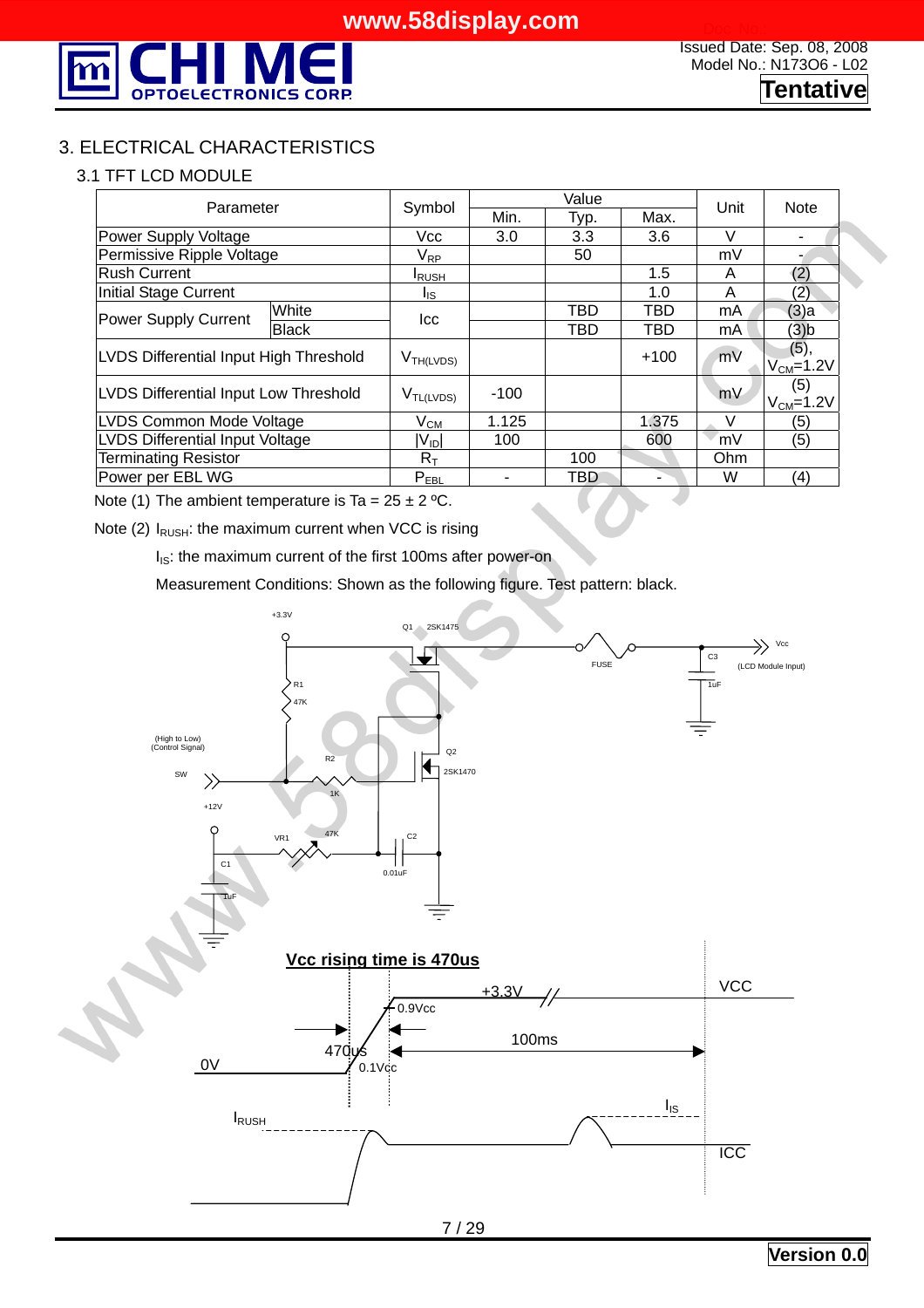

Note (3) The specified power supply current is under the conditions at Vcc = 3.3 V, Ta = 25  $\pm$  2 °C, f<sub>v</sub> = 60 Hz, whereas a power dissipation check pattern below is displayed.

a. White Pattern





Active Area

Active Area

- Note (4) The specified power are the sum of LCD panel electronics input power and the inverter input power. Test conditions are as follows.
	- (a)  $Vec = 3.3 V$ , Ta =  $25 \pm 2 {}^{\circ}C$ ,  $f_v = 60 Hz$ ,
	- (b) The pattern used is a black and white  $32 \times 36$  checkerboard, slide #100 from the VESA file "Flat Panel Display Monitor Setup Patterns", FPDMSU.ppt.
	- (c) Luminance: 60 nits.

Note (5) The parameters of LVDS signals are defined as the following figures.

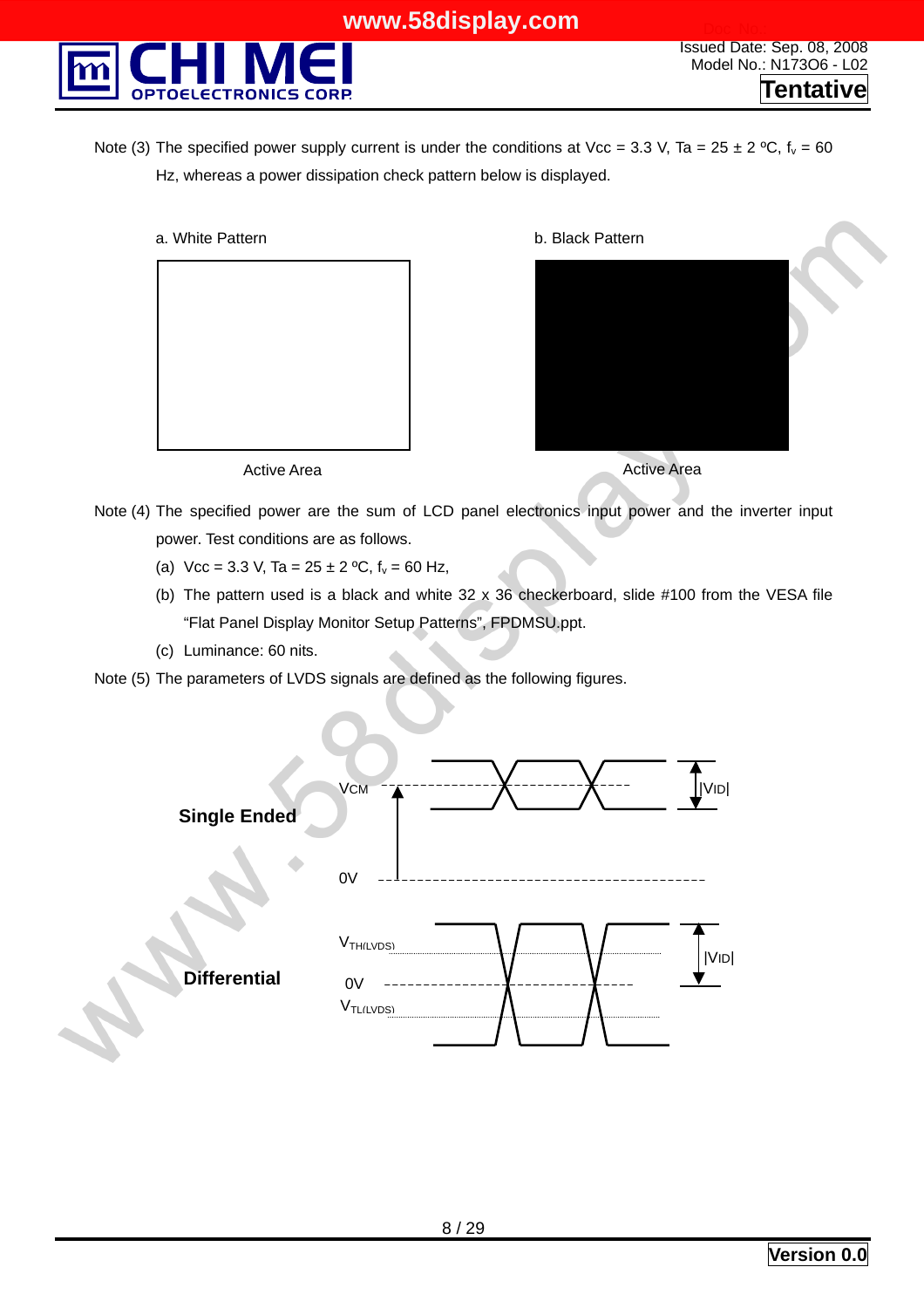

#### 3.2 BACKLIGHT UNIT  $\begin{array}{ccc} 3.2 & \text{BACKLIGHT} \end{array}$

|                                                     |        |               | Value                    |       |            |                        |
|-----------------------------------------------------|--------|---------------|--------------------------|-------|------------|------------------------|
| Parameter                                           | Symbol | Min.          | Max.<br>Typ.             |       | Unit       | <b>Note</b>            |
| <b>LED Quantity</b>                                 |        |               | 72                       |       | <b>PCs</b> | (1)                    |
| <b>LED Light Bar Power</b><br>Supply Voltage        | V,     | 26.1          | 28.8                     | 30.6  | V          |                        |
| <b>LED Light Bar Power</b><br><b>Supply Current</b> |        | $\sim$ $\sim$ | 140                      | 160   | mA         | $(1), (2)$ (Duty 100%) |
| <b>Power Consumption</b>                            | P,     | $\sim$ $\sim$ | 4.03                     | $- -$ | W          | $(3)$ , (Duty 100%)    |
| LED Life Time                                       | டв∟    | 12000         | $\overline{\phantom{a}}$ |       | Hrs        | (4)                    |

Note (1) LED light bar configuration is shown as below.



Note (2) For better LED light bar driving quality, it is recommended to utilize the adaptive boost converter with current balancing function to drive LED light-bar.

#### Note (3)  $P_L = I_L \times V_L$

Note (4) The lifetime of LED is defined as the time when it continues to operate under the conditions at Ta = 25  $\pm$ 2 °C and  $I_L = 20 \text{ mA}$ (Per EA) until the brightness becomes 50% of its original value.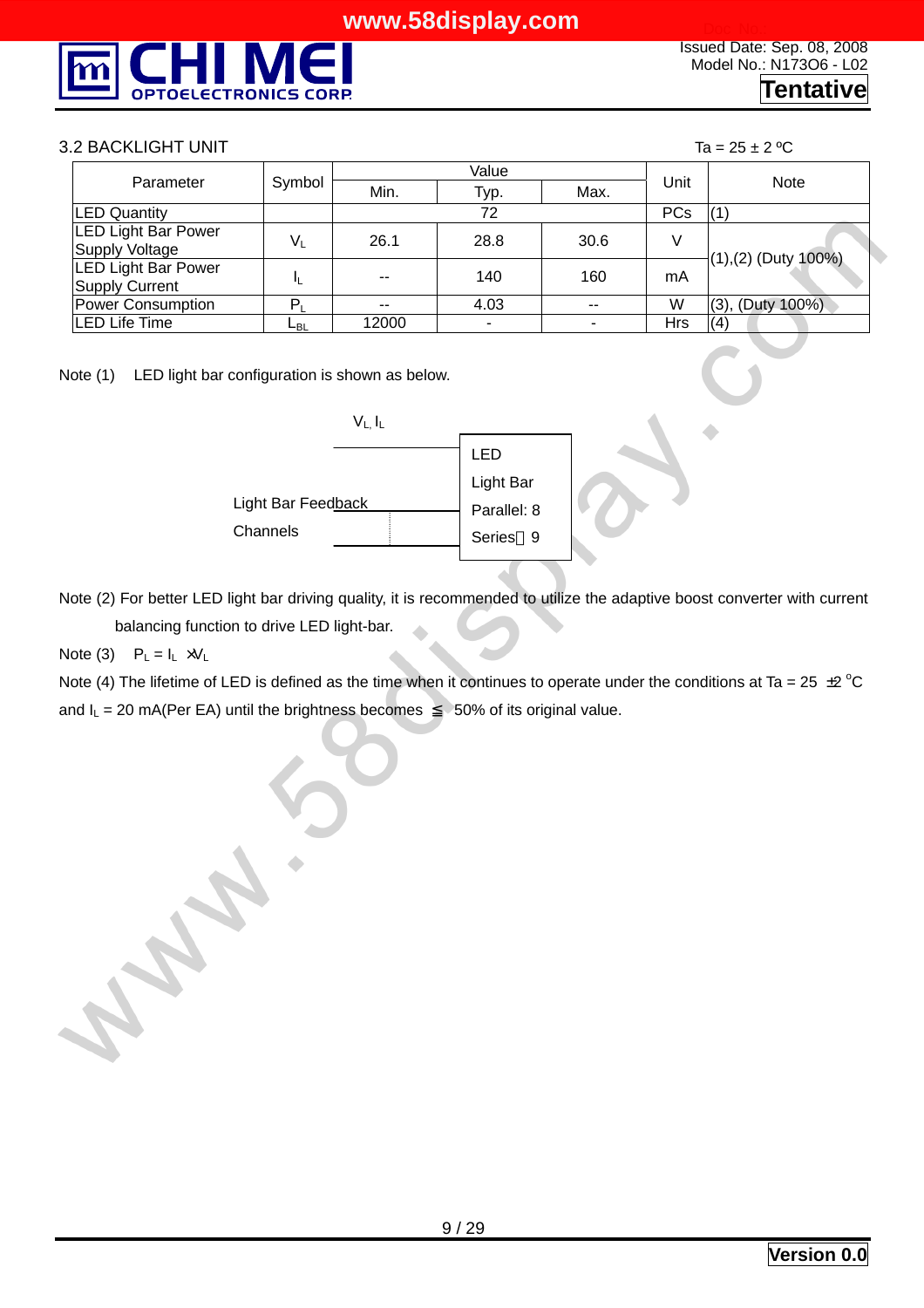

Issued Date: Sep. 08, 2008 Model No.: N173O6 - L02 **Tentative**

#### 4. BLOCK DIAGRAM

4.1 TFT LCD MODULE

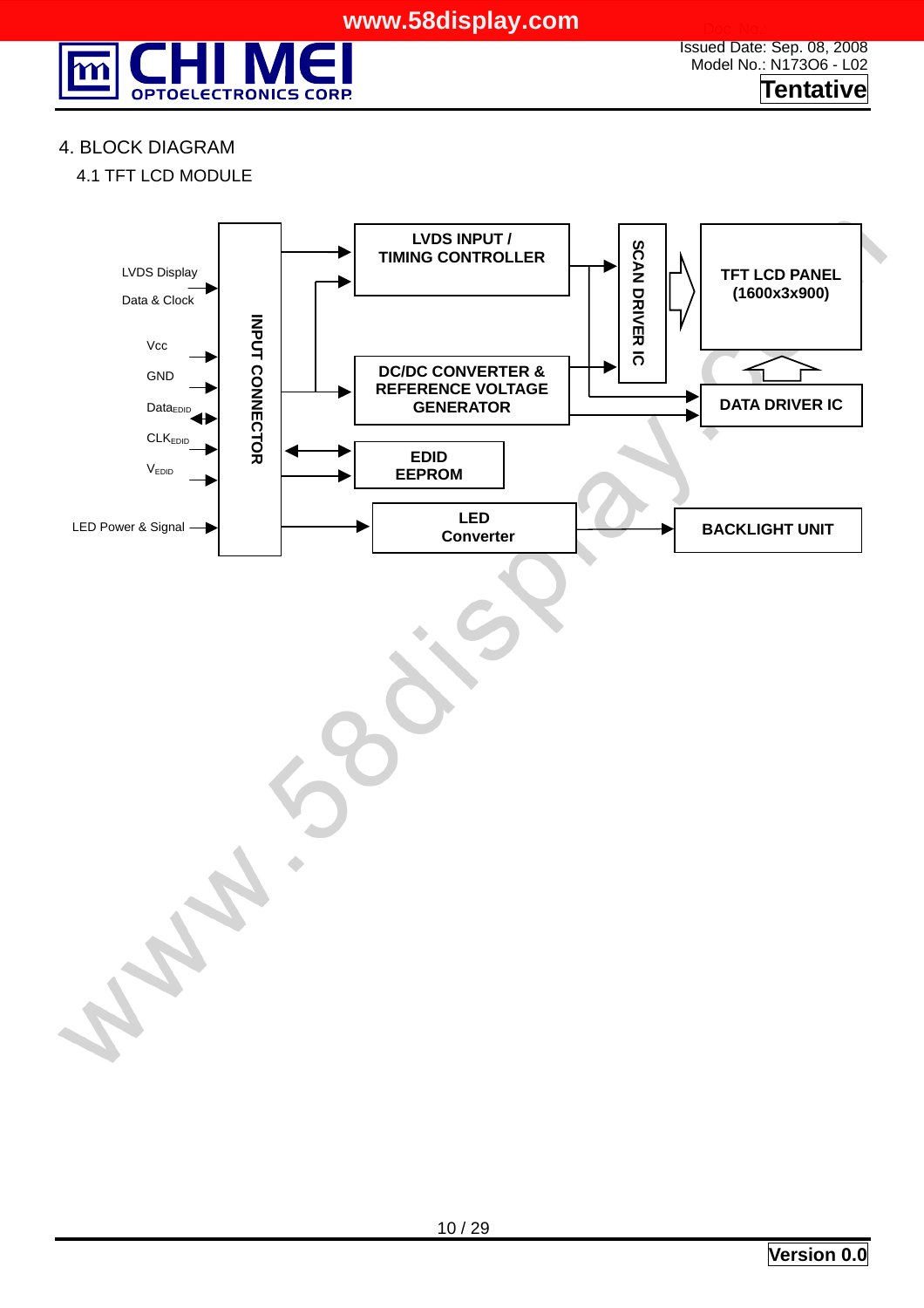

#### 5. INPUT TERMINAL PIN ASSIGNMENT

#### 5.1 TFT LCD MODULE

| $\overline{Pin}$        | Symbol                     | Description                         | Polarity | Remark |
|-------------------------|----------------------------|-------------------------------------|----------|--------|
| 1                       | Vss                        | Non connection                      |          |        |
| $\overline{2}$          | Vcc                        | Power Supply +3.3 V (typical)       |          |        |
| $\overline{3}$          | $\overline{\text{Vcc}}$    | Power Supply +3.3 V (typical)       |          |        |
| $\overline{\mathbf{4}}$ | V <sub>EDID</sub>          | DDC 3.3V Power                      |          |        |
| $\overline{5}$          | $\overline{\text{NC}}$     | Non connection                      |          |        |
| $\overline{6}$          | <b>CLK</b> <sub>EDID</sub> | <b>DDC Clock</b>                    |          |        |
| 7                       | <b>DATAEDID</b>            | <b>DDC</b> Data                     |          |        |
| $\overline{8}$          | RXO0-                      | LVDS Differential Data Input (Odd)  | Negative |        |
| $\overline{9}$          | <b>RXO0+</b>               | LVDS Differential Data Input (Odd)  | Positive |        |
| 10                      | $\overline{\text{Vss}}$    | Ground                              |          |        |
| $\overline{11}$         | <b>RXO1-</b>               | LVDS Differential Data Input (Odd)  | Negative |        |
| $\overline{12}$         | $RXO1+$                    | LVDS Differential Data Input (Odd)  | Positive |        |
| $\overline{13}$         | Vss                        | Ground                              |          |        |
| $\overline{14}$         | <b>RXO2-</b>               | LVDS Differential Data Input (Odd)  | Negative |        |
| $\overline{15}$         | <b>RXO2+</b>               | LVDS Differential Data Input (Odd)  | Positive |        |
| 16                      | <b>Vss</b>                 | Ground                              |          |        |
| 17                      | RXOC-                      | LVDS Clock Data Input (Odd)         | Negative |        |
| $\overline{18}$         | RXOC+                      | LVDS Clock Data Input (Odd)         | Positive |        |
| $\overline{19}$         | $\overline{\mathsf{Vss}}$  | Ground                              |          |        |
| 20                      | RxE0-                      | LVDS Differential Data Input (Even) | Negative |        |
| $\overline{21}$         | $RxE0+$                    | LVDS Differential Data Input (Even) | Positive |        |
| $\overline{22}$         | $\overline{\text{Vss}}$    | Ground                              |          |        |
| $\overline{23}$         | RxE1-                      | LVDS Differential Data Input (Even) | Negative |        |
| 24                      | $RxE1+$                    | LVDS Differential Data Input (Even) | Positive |        |
| $\overline{25}$         | $\overline{\mathsf{V}}$ ss | Ground                              |          |        |
| $\overline{26}$         | RxE2-                      | LVDS Differential Data Input (Even) | Negative |        |
| 27                      | RxE2+                      | LVDS Differential Data Input (Even) | Positive |        |
| $\overline{28}$         | $\overline{\text{Vss}}$    | Ground                              |          |        |
| 29                      | RXEC-                      | LVDS Clock Data Input (Even)        | Negative |        |
| 30                      | RXEC+                      | <b>LVDS Clock Data Input (Even)</b> | Positive |        |
| 31                      | <b>GND</b>                 | Ground                              |          |        |
| $\overline{32}$         | VBL-                       | <b>LED Ground</b>                   |          |        |
| 33                      | VBL-                       | <b>LED Ground</b>                   |          |        |
| $\overline{34}$         | $\overline{\text{NC}}$     | No Connection                       |          |        |
| 35                      | <b>BLIM</b>                | PWM for luminance control           |          |        |
| 36                      | Enable<br>BL               | <b>BL On/Off</b>                    |          |        |
| $\overline{37}$         | $\overline{\text{NC}}$     | No Connection                       |          |        |
| $\overline{38}$         | VBL+                       | <b>LED Power Supply 6V-21V</b>      |          |        |
| 39                      | VBL+                       | LED Power Supply 6V-21V             |          |        |
| $\overline{40}$         | VBL+                       | LED Power Supply 6V-21V             |          |        |

Note (1) Connector Part No.: I-PEX 20455-040E-12 or equivalent

Note (2) User's connector Part No: I-PEX 20453-040T-01 or equivalent

Note (3) The first pixel is odd as shown in the following figure.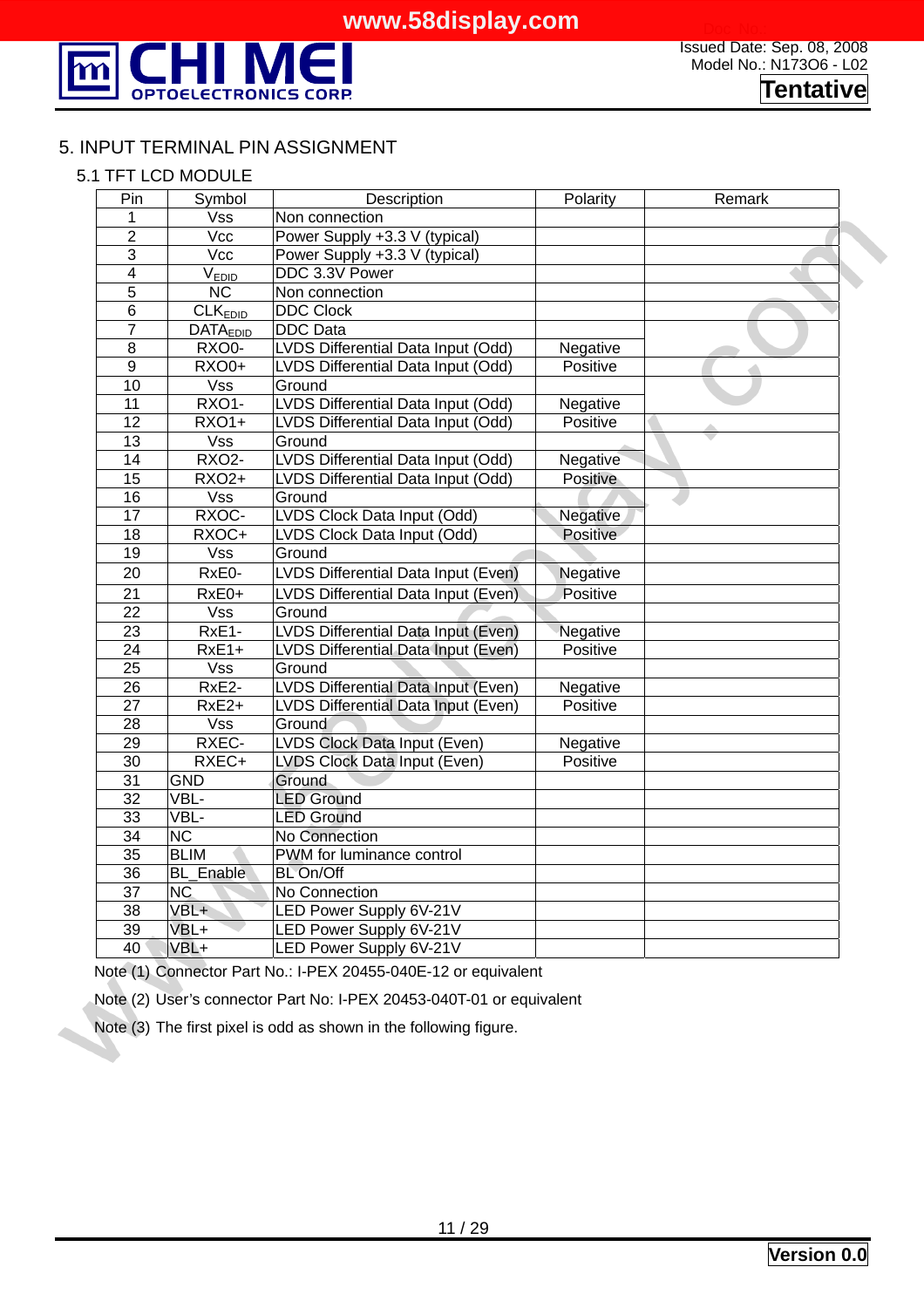

Issued Date: Sep. 08, 2008 Model No.: N173O6 - L02 **Tentative**



#### 5.2 TIMING DIAGRAM OF LVDS INPUT SIGNAL

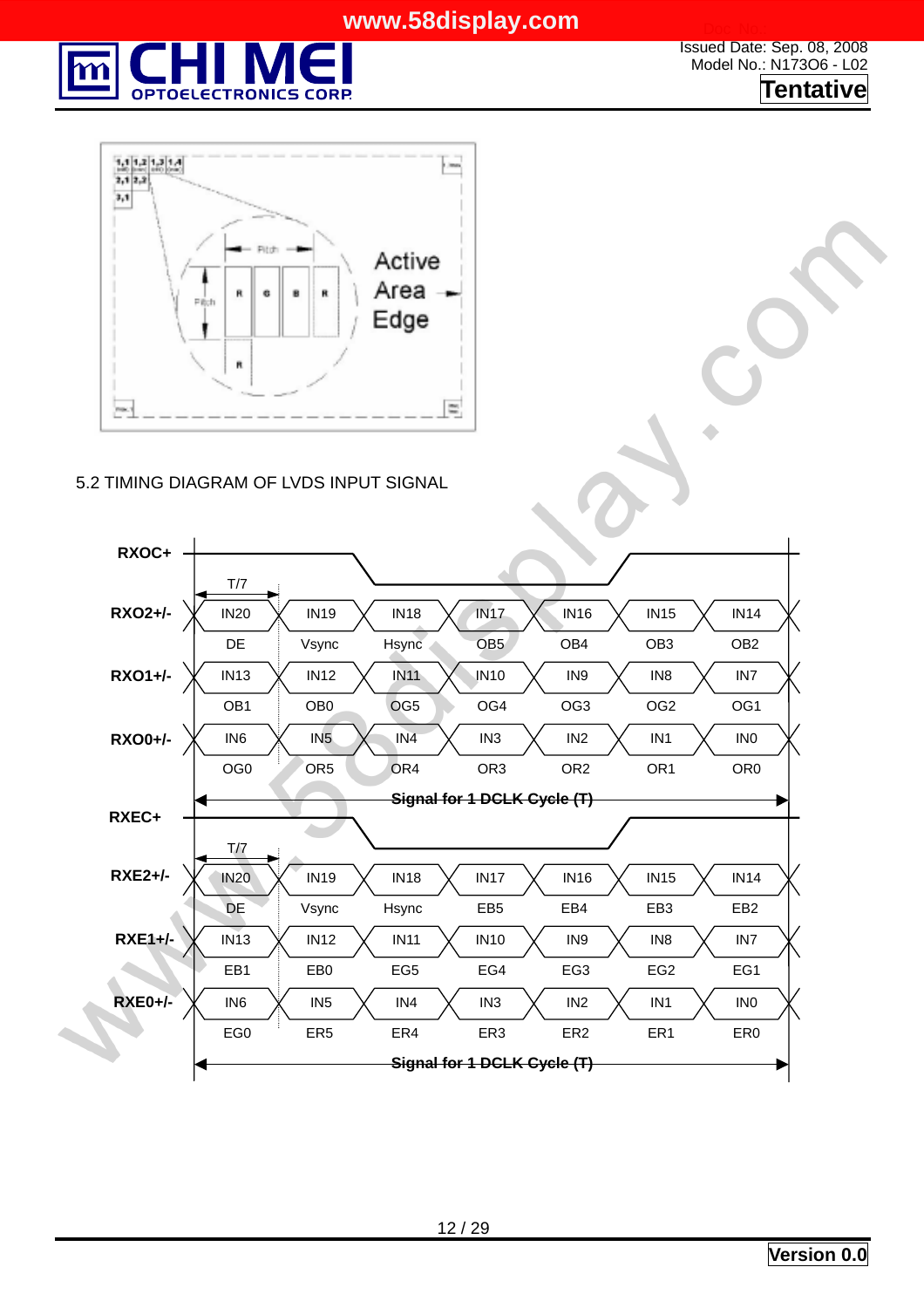

#### 5.3 COLOR DATA INPUT ASSIGNMENT

 The brightness of each primary color (red, green and blue) is based on the 6-bit gray scale data input for the color. The higher the binary input, the brighter the color. The table below provides the assignment of color versus data input.

|              |                 |                 |                 |                |                 |                 |                |                 |                 | Data Signal     |                |                |                  |                 |                  |                 |                 |                 |                |
|--------------|-----------------|-----------------|-----------------|----------------|-----------------|-----------------|----------------|-----------------|-----------------|-----------------|----------------|----------------|------------------|-----------------|------------------|-----------------|-----------------|-----------------|----------------|
|              | Color           |                 |                 |                | Red             |                 |                |                 |                 |                 | Green          |                |                  |                 |                  |                 | <b>Blue</b>     |                 |                |
|              |                 | $\overline{R5}$ | $\overline{R4}$ | R <sub>3</sub> | $\overline{R2}$ | $\overline{R1}$ | $\overline{R}$ | $\overline{G5}$ | $\overline{G4}$ | $\overline{G3}$ | G2             | $\overline{G}$ | $\overline{G}$   | $\overline{B5}$ | $\overline{B4}$  | $\overline{B3}$ | $\overline{B2}$ | $\overline{B1}$ | B <sub>0</sub> |
|              | <b>Black</b>    | $\mathbf 0$     | $\mathbf 0$     | $\mathbf 0$    | $\mathbf 0$     | $\mathbf 0$     | $\mathbf 0$    | $\mathbf 0$     | $\mathbf 0$     | 0               | 0              | $\overline{0}$ | $\boldsymbol{0}$ | $\mathbf 0$     | $\boldsymbol{0}$ | $\mathbf 0$     | $\mathbf 0$     | $\overline{0}$  | $\overline{O}$ |
|              | Red             | 1               | 1               | 1              | 1               | 1               | 1              | 0               | 0               | 0               | $\mathbf 0$    | $\mathbf 0$    | $\mathbf 0$      | $\mathbf 0$     | $\mathbf 0$      | $\mathbf 0$     | $\bf{0}$        | $\overline{0}$  | 0              |
|              | Green           | 0               | 0               | 0              | $\mathbf 0$     | $\overline{0}$  | 0              | 1               | 1               | 1               | 1              | 1              | 1                | $\overline{0}$  | 0                | $\overline{0}$  | $\overline{0}$  | 0               | 0              |
| <b>Basic</b> | <b>Blue</b>     | 0               | 0               | 0              | $\overline{0}$  | $\mathbf 0$     | 0              | 0               | 0               | 0               | 0              | 0              | 0                | 1               | 1                | 1               | 1               | 1               |                |
| Colors       | Cyan            | 0               | 0               | 0              | $\overline{0}$  | 0               | 0              | 1               | 1               | 1               | 1              | 1              | 1                | 1               | 1                | 1               | $\overline{1}$  |                 |                |
|              | Magenta         | 1               |                 | 1              | 1               | 1               | 1              | 0               | 0               | 0               | 0              | 0              | 0                |                 | 1                | $\overline{1}$  | 1               | 1               |                |
|              | Yellow          | 1               | 1               | 1              | 1               | 1               | 1              | 1               | 1               | 1               | 1              | 1              | 1                | 0               | 0                | 0               | 0               | 0               | 0              |
|              | White           | 1               | 1               | 1              | 1               | 1               | 1              | 1               | 1               | 1               | 1              | 1              | 1                | $\mathbf{1}$    | 1                | 1               | 1               | 1               |                |
|              | Red(0)/Dark     | $\overline{0}$  | $\overline{0}$  | $\overline{0}$ | $\overline{0}$  | $\overline{0}$  | $\overline{0}$ | $\overline{0}$  | $\overline{0}$  | $\overline{0}$  | $\overline{0}$ | $\overline{0}$ | $\overline{0}$   | $\overline{0}$  | $\mathbf 0$      | $\overline{0}$  | $\overline{0}$  | $\overline{0}$  | $\overline{0}$ |
|              | Red(1)          | 0               | $\overline{0}$  | 0              | $\mathbf 0$     | $\overline{0}$  | 1              | 0               | $\mathbf 0$     | 0               | $\overline{0}$ | $\mathbf 0$    | $\mathbf 0$      | $\overline{0}$  | $\mathbf 0$      | $\overline{0}$  | 0               | $\mathbf 0$     | 0              |
| Gray         | Red(2)          | 0               | 0               | 0              | $\overline{0}$  | 1               | 0              | 0               | 0               | 0               | 0              | $\overline{0}$ | 0                | $\Omega$        | 0                | 0               | 0               | $\overline{0}$  | 0              |
| Scale        |                 |                 |                 |                |                 |                 |                |                 |                 | ť.              |                |                |                  |                 |                  |                 |                 |                 |                |
| Of<br>Red    |                 |                 |                 |                |                 |                 |                |                 |                 | t               |                | t              |                  |                 |                  |                 |                 |                 |                |
|              | Red(61)         | 1               |                 | 1              |                 | 0               | 1              | 0               | 0               | $\overline{0}$  | $\overline{0}$ | 0              | 0                | 0               | 0                | 0               | 0               | 0               | 0              |
|              | Red(62)         | 1               | 1               | 1              | 1               | 1               | 0              | 0               | 0               | 0               | 0              | $\overline{0}$ | 0                | 0               | 0                | 0               | 0               | 0               | 0              |
|              | Red(63)         | 1               | 1               | 1              | 1               | 1               | 1              | 0               | 0               | $\mathbf 0$     | $\mathbf 0$    | $\mathbf 0$    | 0                | $\mathbf 0$     | 0                | 0               | 0               | $\mathbf 0$     | 0              |
|              | Green(0)/Dark   | 0               | 0               | $\overline{0}$ | $\overline{0}$  | $\overline{0}$  | $\overline{0}$ | $\overline{0}$  | $\overline{0}$  | $\overline{0}$  | $\overline{0}$ | 0              | 0                | $\overline{0}$  | $\overline{0}$   | $\overline{0}$  | $\overline{0}$  | $\overline{0}$  | $\overline{0}$ |
|              | Green(1)        | 0               | $\overline{0}$  | $\mathbf 0$    | $\overline{0}$  | $\overline{0}$  | 0              | $\overline{0}$  | $\theta$        | $\overline{0}$  | $\overline{0}$ | 0              | 1                | $\mathbf 0$     | 0                | 0               | $\overline{0}$  | $\overline{0}$  | 0              |
| Gray         | Green(2)        | 0               | 0               | 0              | $\overline{0}$  | 0               | $\mathbf 0$    | $\overline{0}$  | $\overline{0}$  | $\mathbf 0$     | 0              | 1              | 0                | 0               | 0                | 0               | 0               | $\overline{0}$  | 0              |
| Scale        |                 |                 |                 |                |                 |                 | ŧ              |                 |                 |                 |                |                |                  |                 |                  |                 |                 |                 |                |
| Of           |                 |                 |                 |                |                 |                 |                |                 |                 |                 |                |                |                  |                 |                  |                 |                 |                 |                |
| Green        | Green(61)       | 0               | 0               | 0              | 0               | 0               | 0              | $\overline{1}$  |                 | 1               | 1              | 0              | 1                | 0               | 0                | 0               | 0               | 0               | 0              |
|              | Green(62)       | 0               | 0               | 0              | $\mathbf 0$     | 0               | $\overline{0}$ | 1               |                 |                 | 1              | 1              | 0                | 0               | 0                | 0               | 0               | $\overline{0}$  | 0              |
|              | Green(63)       | 0               | 0               | $\overline{0}$ | $\overline{0}$  | $\overline{0}$  | $\overline{0}$ | 1               | 1               | 1               | 1              | 1              | 1                | $\mathbf 0$     | $\mathbf 0$      | 0               | 0               | 0               | 0              |
|              | Blue(0)/Dark    | $\overline{0}$  | 0               | $\overline{0}$ | $\overline{0}$  | $\overline{0}$  | $\mathbf 0$    | 0               | 0               | 0               | 0              | 0              | $\mathbf 0$      | $\overline{0}$  | $\overline{0}$   | $\overline{0}$  | 0               | $\overline{0}$  | 0              |
|              | Blue(1)         | 0               | 0               | $\overline{0}$ | 0               | 0               | 0              | 0               | $\mathbf 0$     | 0               | 0              | 0              | 0                | $\overline{0}$  | 0                | 0               | 0               | 0               |                |
| Gray         | Blue(2)         | 0               | 0               | 0              | 0               | $\overline{0}$  | 0              | 0               | 0               | 0               | 0              | 0              | 0                | 0               | 0                | 0               | 0               | 1               | 0              |
| Scale        |                 |                 |                 |                |                 |                 |                |                 |                 |                 |                |                |                  |                 |                  |                 |                 |                 |                |
| Of           |                 |                 |                 | $\vdots$       |                 |                 |                |                 |                 | ٠               |                | ×,             |                  |                 |                  |                 |                 |                 |                |
| <b>Blue</b>  | <b>Blue(61)</b> | 0               | 0               | 0              | 0               | 0               | 0              | 0               | 0               | 0               | 0              | 0              | 0                |                 | 1                | 1               | 1               | 0               |                |
|              | <b>Blue(62)</b> | 0               | 0               | 0              | 0               | 0               | 0              | 0               | 0               | 0               | 0              | 0              | 0                |                 | 1                | 1               | 1               | 1               | 0              |
|              | Blue(63)        | 0               | 0               | 0              | 0               | 0               | 0              | 0               | 0               | 0               | 0              | 0              | 0                |                 | 1                | 1               | 1               |                 |                |

Note (1) 0: Low Level Voltage, 1: High Level Voltage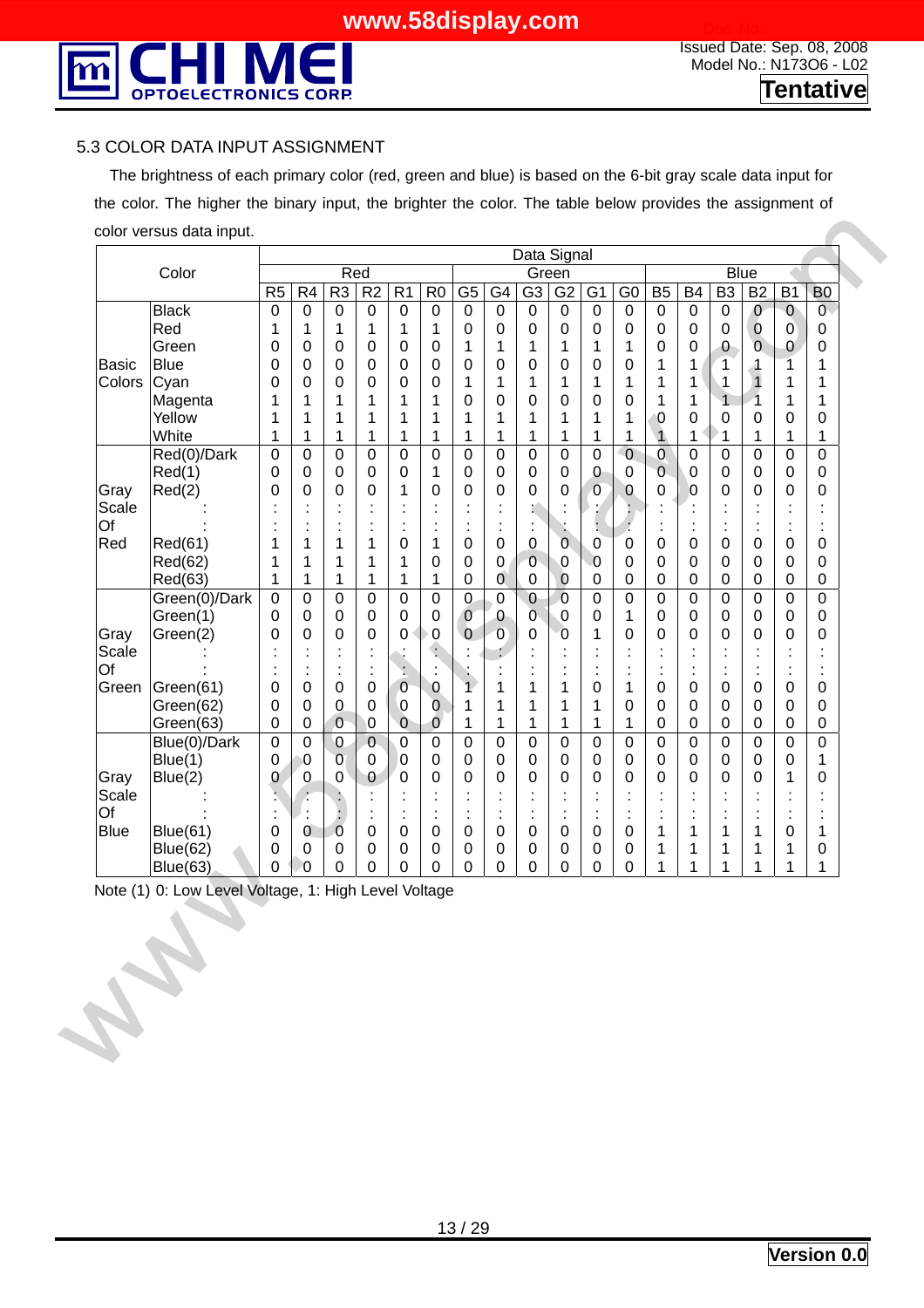

#### 5.4 EDID DATA STRUCTURE

|  |  | The EDID (Extended Display Identification Data) data formats are to support displays as defined in the |  |
|--|--|--------------------------------------------------------------------------------------------------------|--|
|  |  |                                                                                                        |  |

| #(decimal)#(hex)Field Name and Comments<br>Value(hex)<br>Value(binary)<br>00<br>Header<br>0<br>0<br>FF<br>1<br>1<br>Header<br>FF<br><u>N m</u><br>2<br>Header<br>FF<br>3<br>Header<br>FF<br>$\frac{4}{5}$<br>4<br>Header<br>FF<br>5<br>Header<br>$\overline{6}$<br><b>FF</b><br>6<br>Header<br>$\overline{7}$<br>00 <sup>7</sup><br>Header<br>7<br>0 <sub>D</sub><br>$\bf{8}$<br>8<br>EISA ID manufacturer name ("CMO")<br>9<br><b>AF</b><br>9<br>EISA ID manufacturer name (Compressed ASCII)<br>ID product code (N173O6-L02)<br>11<br>10<br>0A<br>11<br>0B<br>ID product code (hex LSB first; N173O6-L02)<br>17 | 00000000<br>11111111<br>11111111<br>11111111<br>11111111<br>11111111<br>11111111<br>00000000<br>00001101<br>10101111<br>00010001 |
|-------------------------------------------------------------------------------------------------------------------------------------------------------------------------------------------------------------------------------------------------------------------------------------------------------------------------------------------------------------------------------------------------------------------------------------------------------------------------------------------------------------------------------------------------------------------------------------------------------------------|----------------------------------------------------------------------------------------------------------------------------------|
|                                                                                                                                                                                                                                                                                                                                                                                                                                                                                                                                                                                                                   |                                                                                                                                  |
|                                                                                                                                                                                                                                                                                                                                                                                                                                                                                                                                                                                                                   |                                                                                                                                  |
|                                                                                                                                                                                                                                                                                                                                                                                                                                                                                                                                                                                                                   |                                                                                                                                  |
|                                                                                                                                                                                                                                                                                                                                                                                                                                                                                                                                                                                                                   |                                                                                                                                  |
|                                                                                                                                                                                                                                                                                                                                                                                                                                                                                                                                                                                                                   |                                                                                                                                  |
|                                                                                                                                                                                                                                                                                                                                                                                                                                                                                                                                                                                                                   |                                                                                                                                  |
|                                                                                                                                                                                                                                                                                                                                                                                                                                                                                                                                                                                                                   |                                                                                                                                  |
|                                                                                                                                                                                                                                                                                                                                                                                                                                                                                                                                                                                                                   |                                                                                                                                  |
|                                                                                                                                                                                                                                                                                                                                                                                                                                                                                                                                                                                                                   |                                                                                                                                  |
|                                                                                                                                                                                                                                                                                                                                                                                                                                                                                                                                                                                                                   |                                                                                                                                  |
|                                                                                                                                                                                                                                                                                                                                                                                                                                                                                                                                                                                                                   |                                                                                                                                  |
|                                                                                                                                                                                                                                                                                                                                                                                                                                                                                                                                                                                                                   | 00010111                                                                                                                         |
| 00<br>12<br>OC<br>ID S/N (fixed "0")                                                                                                                                                                                                                                                                                                                                                                                                                                                                                                                                                                              | 00000000                                                                                                                         |
| 00<br>13<br>0D<br>ID S/N (fixed "0")                                                                                                                                                                                                                                                                                                                                                                                                                                                                                                                                                                              | 00000000                                                                                                                         |
| 00<br>14<br>0E<br>ID S/N (fixed "0")                                                                                                                                                                                                                                                                                                                                                                                                                                                                                                                                                                              | 00000000                                                                                                                         |
| 00<br>15<br>0F<br>ID S/N (fixed "0")                                                                                                                                                                                                                                                                                                                                                                                                                                                                                                                                                                              | 00000000                                                                                                                         |
| 05<br>16<br>Week of manufacture (fixed "00H")<br>10                                                                                                                                                                                                                                                                                                                                                                                                                                                                                                                                                               | 00000101                                                                                                                         |
| 13<br>17<br>11<br>Year of manufacture (fixed "00H")                                                                                                                                                                                                                                                                                                                                                                                                                                                                                                                                                               | 00010011                                                                                                                         |
| 01<br>18<br>EDID structure version # ("1")<br>12                                                                                                                                                                                                                                                                                                                                                                                                                                                                                                                                                                  | 00000001                                                                                                                         |
| 03<br>19<br>EDID revision # ("3")<br>13                                                                                                                                                                                                                                                                                                                                                                                                                                                                                                                                                                           | 00000011                                                                                                                         |
| 80<br>$\overline{20}$<br>Video I/P definition ("digital")<br>14                                                                                                                                                                                                                                                                                                                                                                                                                                                                                                                                                   | 10000000                                                                                                                         |
| $\overline{21}$<br>27<br>15<br>Max H image size ("38.768cm")                                                                                                                                                                                                                                                                                                                                                                                                                                                                                                                                                      | 00100111                                                                                                                         |
| $\overline{22}$<br>16<br>Max V image size ("21.852cm")<br>16                                                                                                                                                                                                                                                                                                                                                                                                                                                                                                                                                      | 00010110                                                                                                                         |
| 23<br>78<br>Display Gamma (Gamma = "2.2")<br>17                                                                                                                                                                                                                                                                                                                                                                                                                                                                                                                                                                   | 01111000                                                                                                                         |
| 24<br>0A<br>Feature support ("Active off, RGB Color")<br>18                                                                                                                                                                                                                                                                                                                                                                                                                                                                                                                                                       | 00001010                                                                                                                         |
| 06<br>25<br>19<br>Red/Green (Rx1, Rx0, Ry1, Ry0, Gx1, Gx0, Gy1, Gy0)                                                                                                                                                                                                                                                                                                                                                                                                                                                                                                                                              | 00000110                                                                                                                         |
| 35<br>26<br>1A<br>Blue/White (Bx1, Bx0, By1, By0, Wx1, Wx0, Wy1, Wy0)                                                                                                                                                                                                                                                                                                                                                                                                                                                                                                                                             | 00110101                                                                                                                         |
| 9E<br>27<br>Red-x $(Rx = "0.617")$<br>1B                                                                                                                                                                                                                                                                                                                                                                                                                                                                                                                                                                          | 10011110                                                                                                                         |
| 56<br>28<br>1 <sup>C</sup><br>Red-y $(Ry = "0.336")$                                                                                                                                                                                                                                                                                                                                                                                                                                                                                                                                                              | 01010110                                                                                                                         |
| 52<br>29<br>1D<br>Green-x $(Gx = "0.321")$                                                                                                                                                                                                                                                                                                                                                                                                                                                                                                                                                                        | 01010010                                                                                                                         |
| 98<br>30<br>1E<br>Green-y (Gy = "0.596")                                                                                                                                                                                                                                                                                                                                                                                                                                                                                                                                                                          | 10011000                                                                                                                         |
| 31<br>29<br>1F<br>Blue-x $(Bx = "0.16")$                                                                                                                                                                                                                                                                                                                                                                                                                                                                                                                                                                          | 00101001                                                                                                                         |
| 14<br>32<br>Blue-y $(by = "0.081")$<br>20                                                                                                                                                                                                                                                                                                                                                                                                                                                                                                                                                                         | 00010100                                                                                                                         |
| 33<br>50<br>White-x $(Wx = "0.313")$<br>21                                                                                                                                                                                                                                                                                                                                                                                                                                                                                                                                                                        | 01010000                                                                                                                         |
| 54<br>34<br>White-y (Wy = "0.329")<br>22                                                                                                                                                                                                                                                                                                                                                                                                                                                                                                                                                                          | 01010100                                                                                                                         |
| 35<br>$00\,$<br>23<br>Established timings 1                                                                                                                                                                                                                                                                                                                                                                                                                                                                                                                                                                       | 00000000                                                                                                                         |
| 00<br>36<br><b>Established timings 2</b><br>24                                                                                                                                                                                                                                                                                                                                                                                                                                                                                                                                                                    | 00000000                                                                                                                         |
| 37<br>$00\,$<br>Manufacturer's reserved timings<br>25                                                                                                                                                                                                                                                                                                                                                                                                                                                                                                                                                             | 00000000                                                                                                                         |
| 01<br>38<br>Standard timing ID # 1<br>26                                                                                                                                                                                                                                                                                                                                                                                                                                                                                                                                                                          | 00000001                                                                                                                         |
| 01<br>39<br>Standard timing ID # 1<br>27                                                                                                                                                                                                                                                                                                                                                                                                                                                                                                                                                                          | 00000001                                                                                                                         |
| 01<br>40<br>Standard timing ID # 2<br>28                                                                                                                                                                                                                                                                                                                                                                                                                                                                                                                                                                          | 00000001                                                                                                                         |
| 00000001<br>01<br>41<br>Standard timing ID # 2<br>29                                                                                                                                                                                                                                                                                                                                                                                                                                                                                                                                                              |                                                                                                                                  |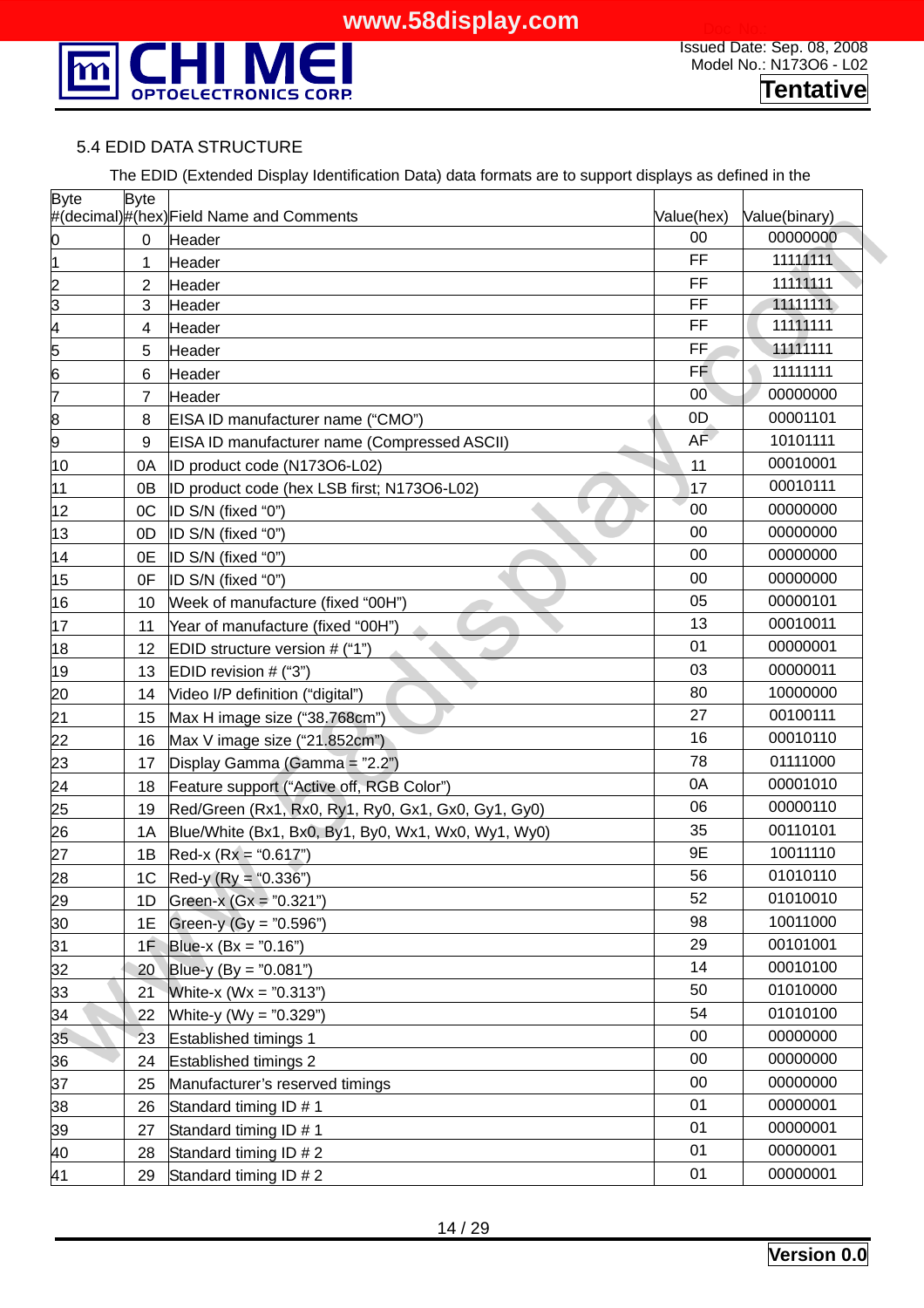

| 42              | 2A | Standard timing ID # 3                                                                    | 01             | 00000001 |  |
|-----------------|----|-------------------------------------------------------------------------------------------|----------------|----------|--|
| 43              | 2B | Standard timing ID # 3                                                                    | 01             | 00000001 |  |
| 44              | 2C | Standard timing ID # 4                                                                    | 01             | 00000001 |  |
| 45              | 2D | Standard timing ID # 4                                                                    | 01             | 00000001 |  |
| 46              | 2E | Standard timing ID # 5                                                                    | 01             | 00000001 |  |
| 47              | 2F | Standard timing ID # 5                                                                    | 01             | 00000001 |  |
| 48              | 30 | Standard timing ID # 6                                                                    | 01             | 00000001 |  |
| 49              | 31 | Standard timing ID # 6                                                                    | 01             | 00000001 |  |
| 50              | 32 | Standard timing ID #7                                                                     | 01             | 00000001 |  |
| 51              | 33 | Standard timing ID #7                                                                     | 01             | 00000001 |  |
| 52              | 34 | Standard timing ID # 8                                                                    | 01             | 00000001 |  |
| 53              | 35 | Standard timing ID # 8                                                                    | 01             | 00000001 |  |
| 54              | 36 | Detailed timing description # 1 Pixel clock ("97.75MHz", According to<br>VESA CVT Rev1.1) | 2F             | 00101111 |  |
| 55              | 37 | # 1 Pixel clock (hex LSB first)                                                           | 26             | 00100110 |  |
| 56              | 38 | #1 H active ("1600")                                                                      | 40             | 01000000 |  |
| 57              | 39 | #1 H blank ("160")                                                                        | A <sub>0</sub> | 10100000 |  |
| 58              | 3A | # 1 H active : H blank ("1600 : 160")                                                     | 60             | 01100000 |  |
| 59              | 3B | # 1 V active ("900")                                                                      | 84             | 10000100 |  |
| 60              | 3C | # 1 V blank ("26")                                                                        | 1A             | 00011010 |  |
| 61              | 3D | # 1 V active : V blank ("900 : 26")                                                       | 30             | 00110000 |  |
| 62              | 3E | # 1 H sync offset $("48")$                                                                | 30             | 00110000 |  |
| 63              | 3F | $# 1 H$ sync pulse width ("32")                                                           | 20             | 00100000 |  |
| 64              | 40 | #1 V sync offset : V sync pulse width ("3 : 5")                                           | 35             | 00110101 |  |
| 65              | 41 | # 1 H sync offset : H sync pulse width : V sync offset : V sync width<br>("48:32:3:5")    | 00             | 00000000 |  |
| 66              | 42 | $# 1 H$ image size ("382 mm")                                                             | 7E             | 01111110 |  |
| 67              | 43 | # 1 V image size ( $"215$ mm")                                                            | D7             | 11010111 |  |
| 68              | 44 | # 1 H image size : V image size ("382 : 215")                                             | 10             | 00010000 |  |
| 69              | 45 | # 1 H boarder $("0")$                                                                     | 00             | 00000000 |  |
| 70              | 46 | # 1 V boarder ("0")                                                                       | 00             | 00000000 |  |
| 71              | 47 | #1 Non-interlaced, Normal, no stereo, Separate sync, H/V pol<br>Negatives                 | 18             | 00011000 |  |
| 72              | 48 | Detailed timing description #2                                                            | 00             | 00000000 |  |
| $\overline{73}$ | 49 | # 2 Flag                                                                                  | 00             | 00000000 |  |
| 74              | 4A | # 2 Reserved                                                                              | 00             | 00000000 |  |
| 75              | 4Β | # 2 FE (hex) defines ASCII string (Model Name "N173O6-L02", ASCII)                        | <b>FE</b>      | 11111110 |  |
| 76              | 4C | $# 2$ Flag                                                                                | 00             | 00000000 |  |
| 77              | 4D | $# 2 1$ st character of name ("N")                                                        | 4E             | 01001110 |  |
| 78              | 4E | $# 2$ 2nd character of name ("1")                                                         | 31             | 00110001 |  |
| 79.             | 4F | # 2 3rd character of name $("7")$                                                         | 37             | 00110111 |  |
| 80              | 50 | $# 2$ 4th character of name ("3")                                                         | 33             | 00110011 |  |
| <u>81</u>       | 51 | # 2 5th character of name ("O")                                                           | 4F             | 01001111 |  |
| 82              | 52 | # 2 6th character of name ("6")                                                           | 36             | 00110110 |  |
| <u>83</u>       | 53 | $# 2$ 7th character of name ("-")                                                         | 2D             | 00101101 |  |
| 84              | 54 | # 2 8th character of name ("L")                                                           | 4C             | 01001100 |  |
|                 |    |                                                                                           | 30             | 00110000 |  |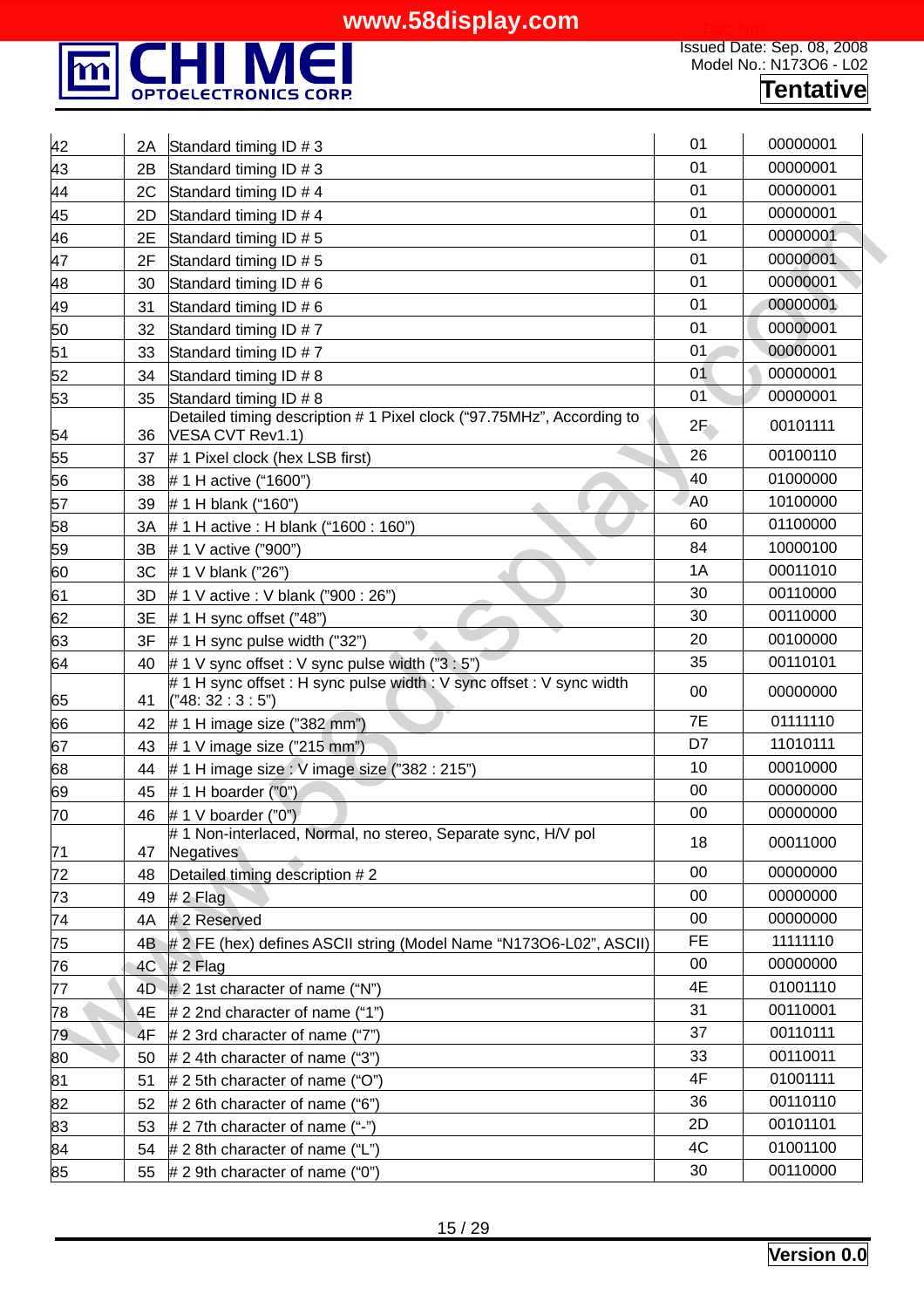

| 86    | 56 | $# 2 9$ th character of name ("2")                                   | 32        | 00110010 |
|-------|----|----------------------------------------------------------------------|-----------|----------|
| 87    | 57 | # 2 New line character indicates end of ASCII string                 | 0A        | 00001010 |
| 88    | 58 | # 2 Padding with "Blank" character                                   | 20        | 00100000 |
| 89    | 59 | # 2 Padding with "Blank" character                                   | 20        | 00100000 |
| 90    | 5A | Detailed timing description #3                                       | 00        | 00000000 |
| 91    | 5B | $# 3$ Flag                                                           | 00        | 00000000 |
| 92    | 5C | #3 Reserved                                                          | 00        | 00000000 |
| 93    | 5D | # 3 FE (hex) defines ASCII string (Vendor "CMO", ASCII)              | <b>FE</b> | 11111110 |
| 94    | 5E | $# 3$ Flag                                                           | 00        | 00000000 |
| 95    | 5F | # 3 1st character of string ("C")                                    | 43        | 01000011 |
| 96    | 60 | # 3 2nd character of string ("M")                                    | 4D        | 01001101 |
| 97    | 61 | # 3 3rd character of string ("O")                                    | 4F        | 01001111 |
| 98    | 62 | # 3 New line character indicates end of ASCII string                 | 0A        | 00001010 |
| 99    | 63 | # 3 Padding with "Blank" character                                   | 20        | 00100000 |
| 100   | 64 | # 3 Padding with "Blank" character                                   | 20        | 00100000 |
| 101   | 65 | # 3 Padding with "Blank" character                                   | 20        | 00100000 |
| 102   | 66 | # 3 Padding with "Blank" character                                   | 20        | 00100000 |
| 103   | 67 | # 3 Padding with "Blank" character                                   | 20        | 00100000 |
| 104   | 68 | # 3 Padding with "Blank" character                                   | 20        | 00100000 |
| 105   | 69 | # 3 Padding with "Blank" character                                   | 20        | 00100000 |
| 106   | 6A | # 3 Padding with "Blank" character                                   | 20        | 00100000 |
| 107   | 6B | # 3 Padding with "Blank" character                                   | 20        | 00100000 |
| 108   | 6C | Detailed timing description #4                                       | 00        | 00000000 |
| 109   | 6D | #4 Flag                                                              | 00        | 00000000 |
| 110   | 6E | #4 Reserved                                                          | 00        | 00000000 |
| 111   | 6F | #4 FE (hex) defines ASCII string (Model Name "N173O6-L02",<br>ASCII) | FE        | 11111110 |
| 112   | 70 | #4 Flag                                                              | 00        | 00000000 |
| 113   | 71 | #4 1st character of name ("N")                                       | 4E        | 01001110 |
| 114   | 72 | #42nd character of name ("1")                                        | 31        | 00110001 |
| $115$ | 73 | #4 3rd character of name ("7")                                       | 37        | 00110111 |
| 116   | 74 | $#$ 4 4th character of name ("3")                                    | 33        | 00110011 |
| 117   | 75 | #45th character of name ("O")                                        | 4F        | 01001111 |
| 118   | 76 | #4 6th character of name ("6")                                       | 36        | 00110110 |
| 119   | 77 | #47th character of name ("-")                                        | 2D        | 00101101 |
| 120   | 78 | #48th character of name ("L")                                        | 4C        | 01001100 |
| 121   | 79 | $#$ 4 9th character of name ("0")                                    | 30        | 00110000 |
| 122   | 7A | $#$ 4 9th character of name ("2")                                    | 32        | 00110010 |
| 123   | 7B | #4 New line character indicates end of ASCII string                  | 0A        | 00001010 |
| 124   | 7C | #4 Padding with "Blank" character                                    | 20        | 00100000 |
| 125   | 7D | #4 Padding with "Blank" character                                    | 20        | 00100000 |
| 126   | 7E | <b>Extension flag</b>                                                | $00\,$    | 00000000 |
| 127   | 7F | Checksum                                                             | 2F        | 00101111 |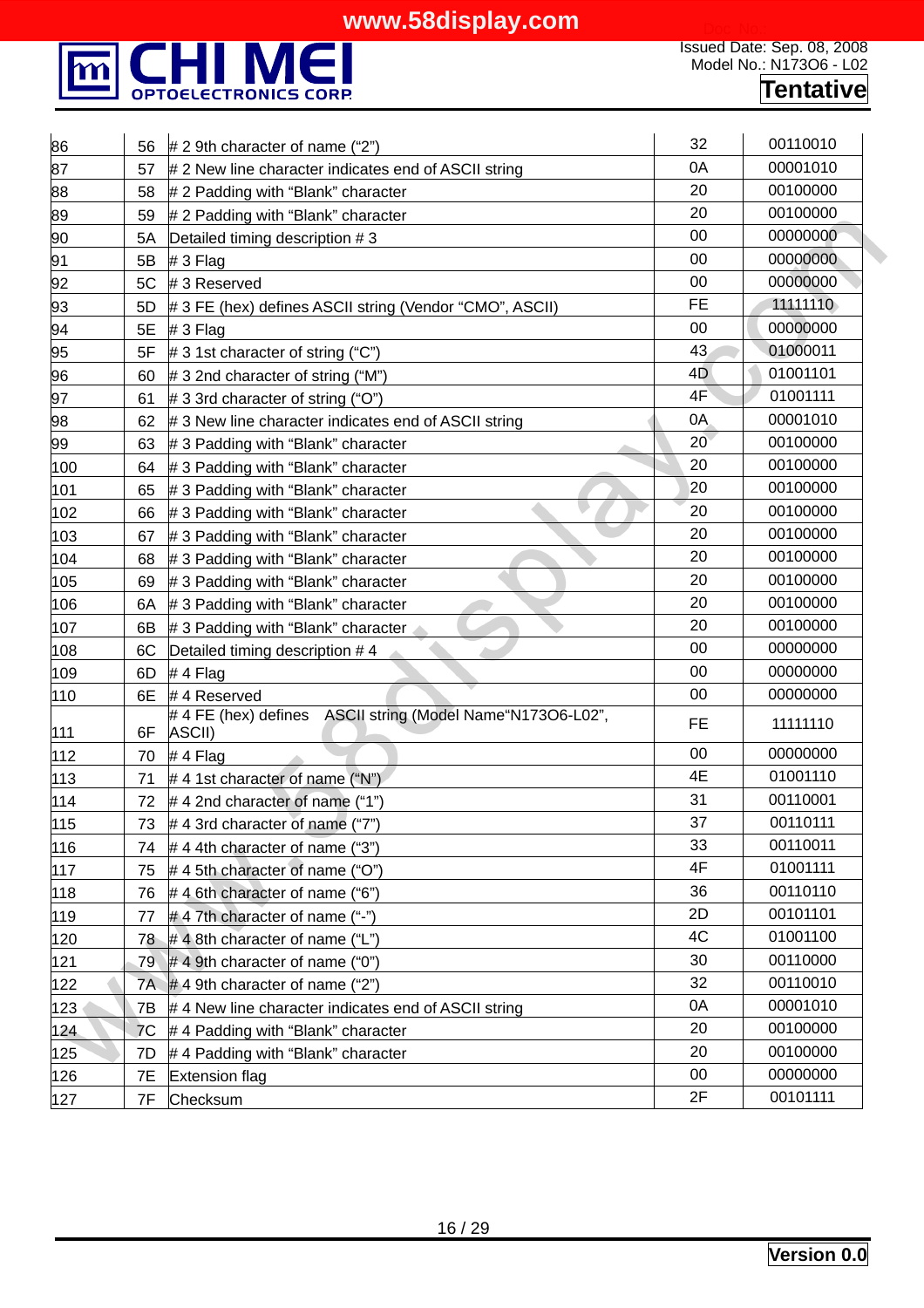

Issued Date: Sep. 08, 2008 Model No.: N173O6 - L02 **Tentative**

#### 6. CONVERTER SPECIFICATION

#### 6.1 ABSOLUTE MAXIMUM RATINGS

| Symbol  | Ratings        |
|---------|----------------|
| Vin     | 40.0V          |
| Gnd     | $+/-0.3V$      |
| PWM, EN | $-0.3V - 6.0V$ |

#### 6.2 RECOMMENDED OPERATING RATINGS

| Parameter                            | Symbol                | Value           |      |         | Unit | <b>Note</b> |     |
|--------------------------------------|-----------------------|-----------------|------|---------|------|-------------|-----|
|                                      |                       | Min.            | Typ. | Max.    |      |             |     |
| Converter Input power supply voltage | $V_{in}$              | 6.0             | 12.0 | 21.0    |      |             |     |
| <b>EN Control Level</b>              | Backlight on          |                 | 2.0  | ---     | 5.5  |             |     |
|                                      | Backlight off         |                 | 0    |         | 0.8  |             |     |
| <b>PWM Control Level</b>             | <b>PWM High Level</b> |                 | 2.0  |         | 5.5  |             |     |
|                                      | PWM Low Level         |                 | 0    | $- - -$ | 0.8  |             |     |
| <b>PWM Control Duty Ratio</b>        |                       |                 | 20   |         | 100  | %           |     |
| <b>PWM Control Frequency</b>         |                       | <b>Т</b> рwм    | 190  | 210     | 230  | Hz          |     |
| Converter Input Current              | $V$ in=6 $V$          |                 |      | TBD     | TBD  | mA          |     |
|                                      | $Vin=21V$             | <sup>1</sup> BL |      | TBD     | TBD  | mA          | (2) |

Note (1) The specified LED power supply current is under the conditions at Vin = 6V, Ta = 25 ± 2 °C,  $f_{PWM}$  = 200 Hz, Duty=100%.

Note (2) The specified LED power supply current is under the conditions at Vin = 21V, Ta = 25 ± 2 °C,  $f_{PWM}$ 

 $= 200$  Hz, Duty=100%.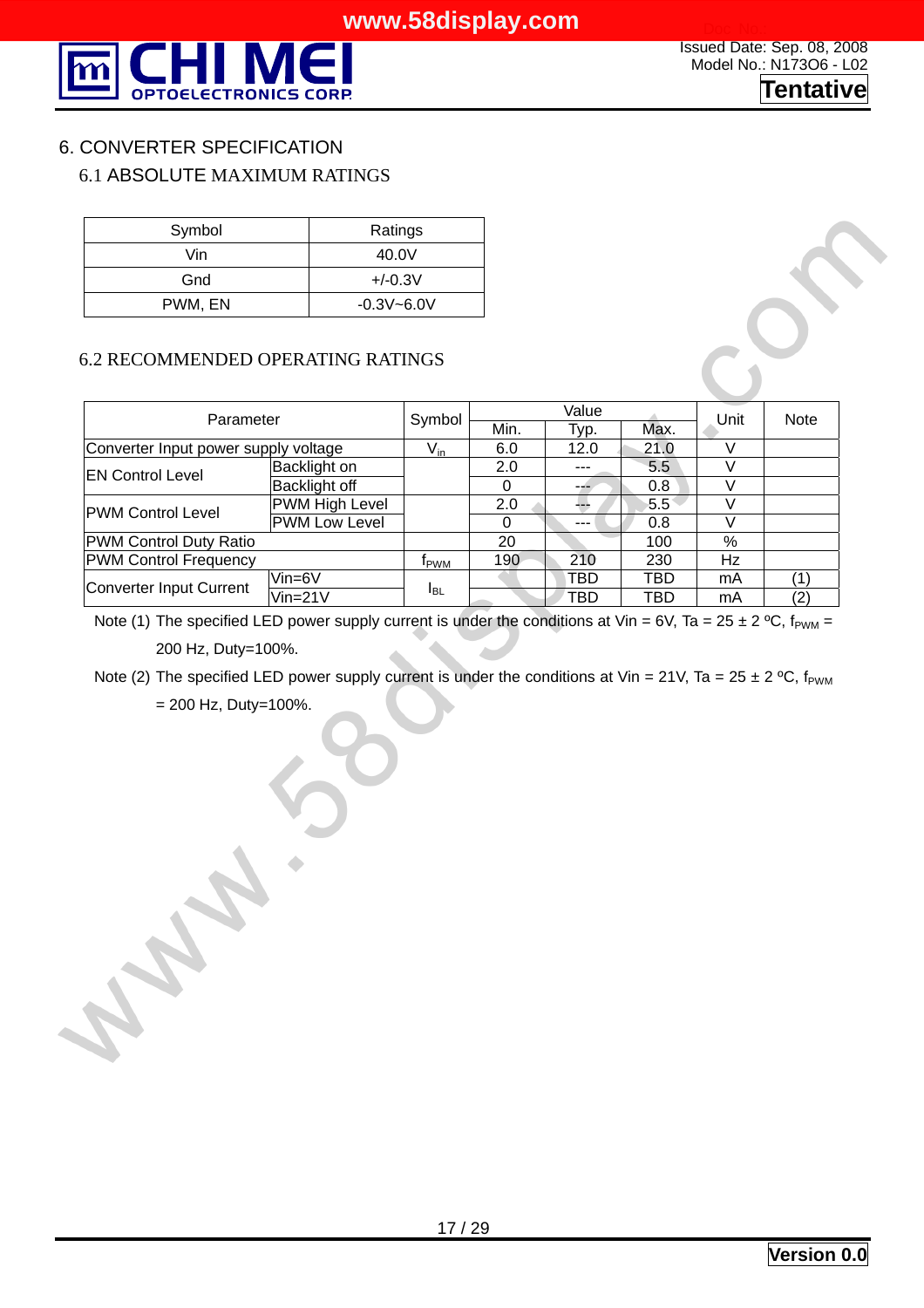

#### 7. INTERFACE TIMING

#### 7.1 INPUT SIGNAL TIMING SPECIFICATIONS

The input signal timing specifications are shown as the following table and timing diagram.

| Signal      | ltem                              | Symbol | Min.          | Typ. | Max.          | Unit        | <b>Note</b> |
|-------------|-----------------------------------|--------|---------------|------|---------------|-------------|-------------|
| <b>DCLK</b> | Frequency                         | 1/Tc   | (43.5)        | 48.9 | (51.5)        | <b>MHz</b>  | (2)         |
|             | <b>Vertical Total Time</b>        | TV     | TBD           | 926  | <b>TBD</b>    | TH          |             |
|             | Vertical Active Display Period    | TVD    | TBD           | 900  | TBD           | TH          |             |
| DE.         | Vertical Active Blanking Period   | TVB    | <b>TV-TVD</b> | 26   | <b>TV-TVD</b> | TH.         |             |
|             | <b>Horizontal Total Time</b>      | тн     | TBD           | 1760 | TBD           | $T_{\rm C}$ | (2)         |
|             | Horizontal Active Display Period  | THD    | TBD           | 1600 | TBD           | Tc          | (2)         |
|             | Horizontal Active Blanking Period | THB    | TH-THD        | 160  | TH-THD        | Tc          | (2)         |

Note (1) Because this module is operated by DE only mode, Hsync and Vsync are ignored.

(2) 2 channels LVDS input.

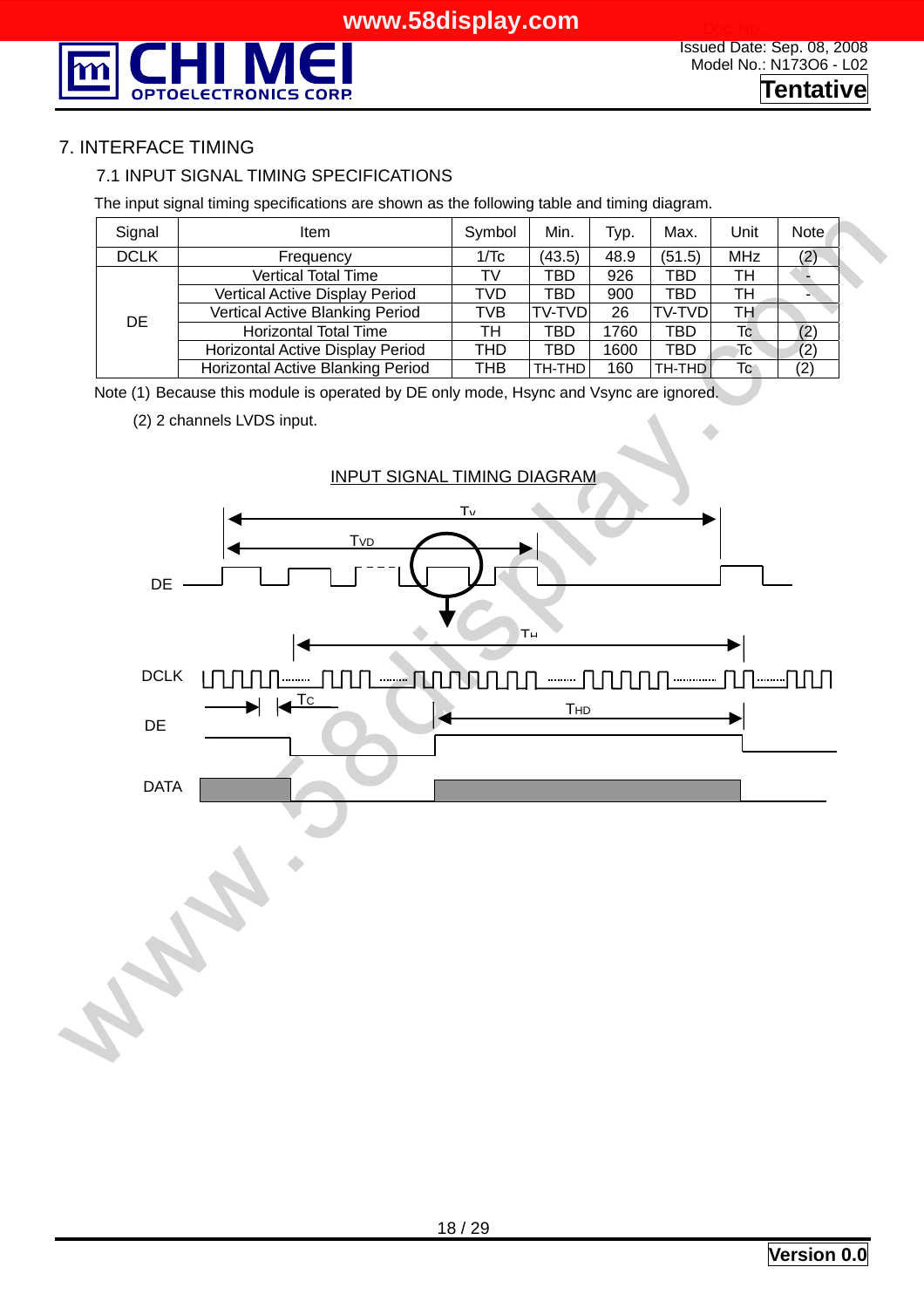

#### 7.2 POWER ON/OFF SEQUENCE



damaged.

- Note (2) Please avoid floating state of interface signal at invalid period. When the interface signal is invalid, be sure to pull down the power supply of LCD Vcc to 0 V.
- Note (3) The Backlight inverter power must be turned on after the power supply for the logic and the interface signal is valid. The Backlight inverter power must be turned off before the power supply for the logic and the interface signal is invalid.
- Note (4) Sometimes some slight noise shows when LCD is turned off (even backlight is already off). To avoid this phenomenon, we suggest that the Vcc falling time is better to follow (50us) t7 (10 ms).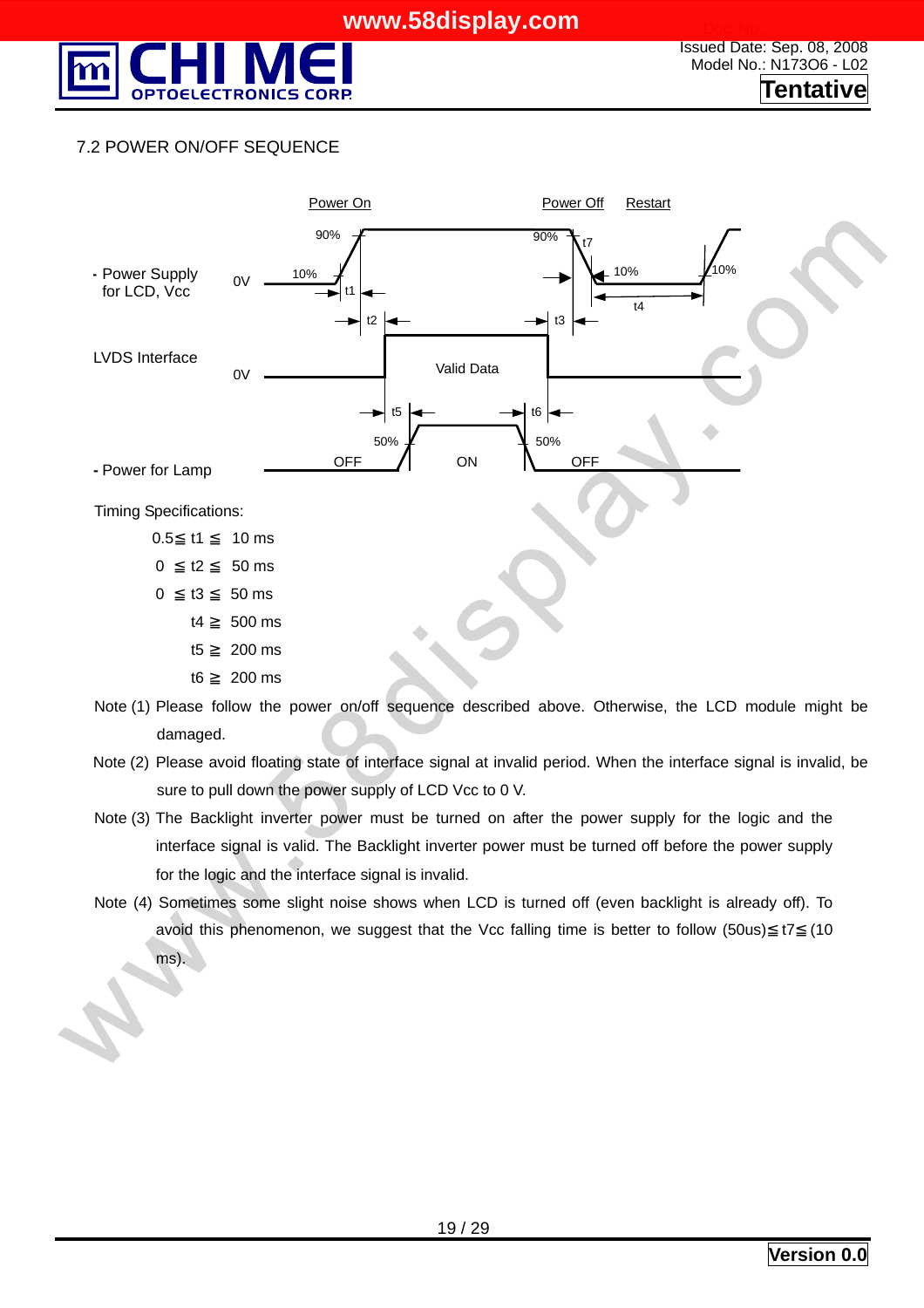

 $\hat{\phantom{a}}$ 

#### 8. OPTICAL CHARACTERISTICS

#### 8.1 TEST CONDITIONS

| Item                                               | Symbol                                                        | Value    | Unit        |  |  |
|----------------------------------------------------|---------------------------------------------------------------|----------|-------------|--|--|
| <b>Ambient Temperature</b>                         | Та                                                            | $25 + 2$ | $^{\circ}C$ |  |  |
| <b>Ambient Humidity</b>                            | Ha                                                            | 50±10    | %RH         |  |  |
| Supply Voltage                                     | $V_{\rm CC}$                                                  | 3.3      |             |  |  |
| Input Signal                                       | According to typical value in "3. ELECTRICAL CHARACTERISTICS" |          |             |  |  |
| <b>LED Lightbar power supply</b><br><b>Current</b> |                                                               | 140      | mA          |  |  |
| <b>Converter</b>                                   |                                                               | TBD      |             |  |  |

The relative measurement methods of optical characteristics are shown in 8.2. The following items should be measured under the test conditions described in 8.1 and stable environment shown in Note (5).

#### 8.2 OPTICAL SPECIFICATIONS

A REV

| Item                       |             | Symbol                  | Condition                                   | Min.     | Typ.  | Max.    | Unit            | Note     |
|----------------------------|-------------|-------------------------|---------------------------------------------|----------|-------|---------|-----------------|----------|
|                            |             | <b>Rx</b>               |                                             |          | 0.612 |         |                 |          |
|                            | Red         | <b>Ry</b>               |                                             |          | 0.340 |         |                 |          |
|                            | Green       | Gx                      |                                             |          | 0.319 |         |                 |          |
| Color                      |             | Gy                      |                                             | $Type -$ | 0.591 | $Typ +$ |                 |          |
| Chromaticity               | <b>Blue</b> | Bx                      | $\theta_x = 0^\circ$ , $\theta_y = 0^\circ$ | 0.03     | 0.163 | 0.03    |                 | (1), (5) |
|                            |             | By                      | <b>CS-1000T</b>                             |          | 0.088 |         |                 |          |
|                            | White       | Wx                      |                                             |          | 0.313 |         |                 |          |
|                            |             | Wy                      |                                             |          | 0.329 |         |                 |          |
| Average Luminance of White |             | $L_{AVE}$               |                                             | 180      | 220   | ---     | $\text{cd/m}^2$ | (4), (5) |
| <b>Contrast Ratio</b>      |             | CR                      |                                             | 500      | 600   | ---     |                 | (2), (5) |
| Response Time              |             | $T_R$                   | $\theta_x = 0^\circ$ , $\theta_y = 0^\circ$ | ---      | 2     | 8       | ms              | (3)      |
|                            |             | $\mathsf{T}_\mathsf{F}$ |                                             | ---      | 6     | 12      | ms              |          |
| <b>White Variation</b>     |             | $\delta W$              | $\theta_x = 0^\circ$ , $\theta_y = 0^\circ$ | ---      | 1.25  | 1.40    | ٠               | (5), (6) |
| Viewing Angle              | Horizontal  | $\theta_{x}$ +          |                                             | 40       | 45    | ---     |                 |          |
|                            |             | $\theta_{x}$ -          | <b>CR</b><br>10                             | 40       | 45    | ---     |                 |          |
|                            | Vertical    | $\theta$ <sub>Y</sub> + |                                             | 20       | 25    | ---     | Deg.            | (1), (5) |
|                            |             | $\theta$ <sub>Y</sub> - |                                             | 40       | 45    | ---     |                 |          |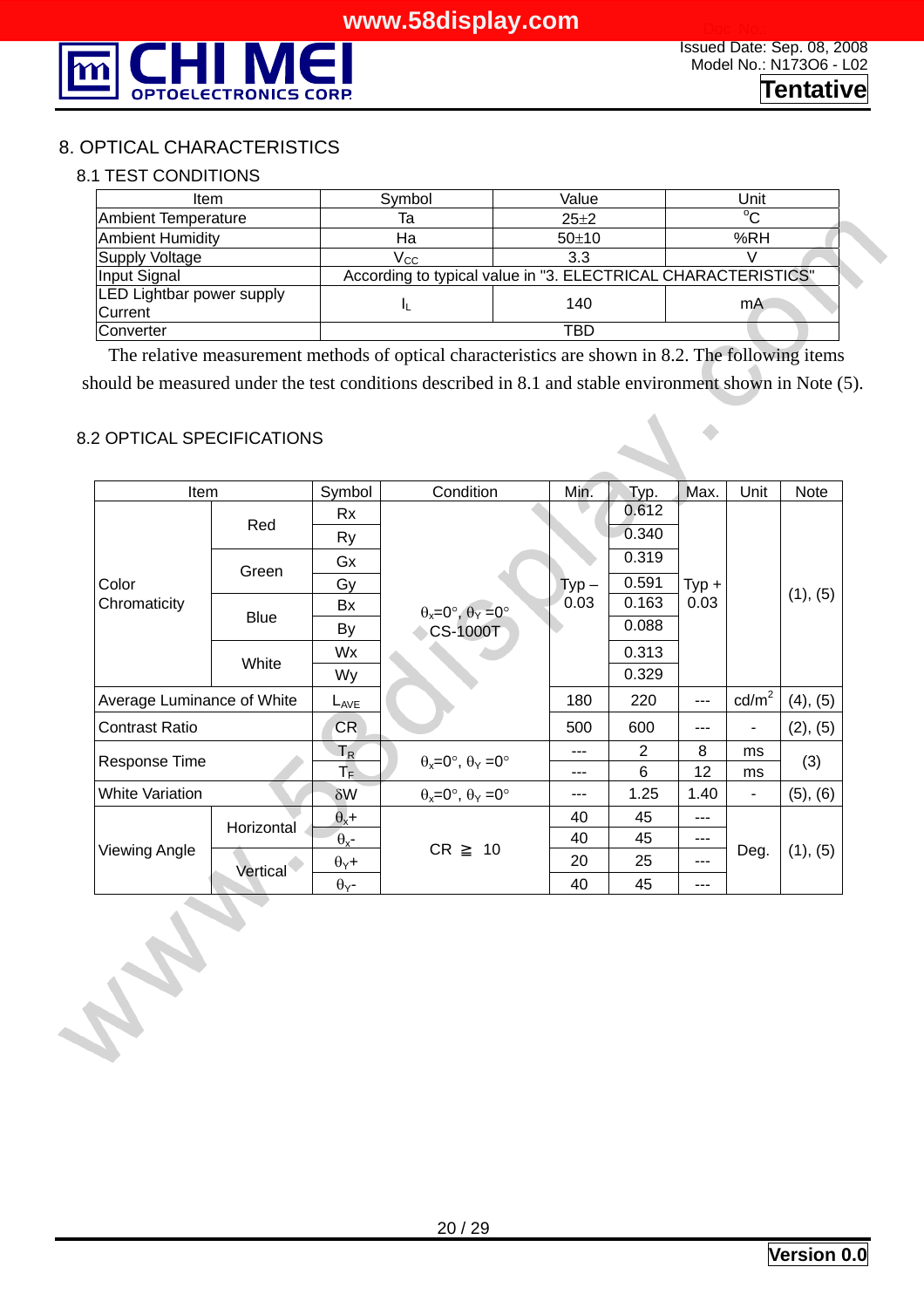

Note (1) Definition of Viewing Angle (θx, θy):



Note (2) Definition of Contrast Ratio (CR):

The contrast ratio can be calculated by the following expression.

Contrast Ratio (CR) = L63 / L0

L63: Luminance of gray level 63

L 0: Luminance of gray level 0

 $CR = CR(1)$ 

CR (X) is corresponding to the Contrast Ratio of the point X at Figure in Note (6).

Note (3) Definition of Response Time  $(T_R, T_F)$ :

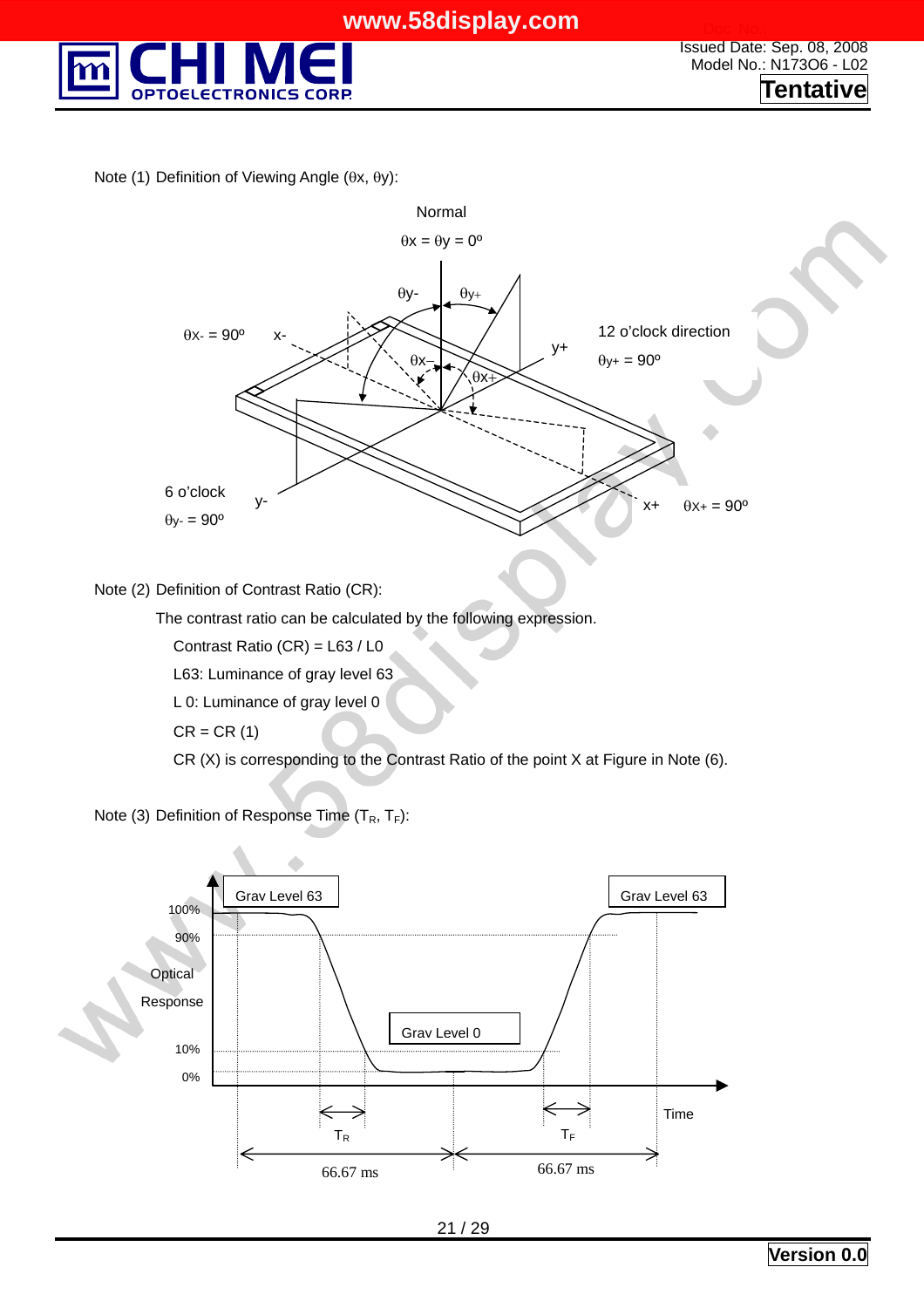

Note (4) Definition of Average Luminance of White  $(L_{AVE})$ :

Measure the luminance of gray level 63 at 5 points

 $L_{AVE} = [L (1) + L (2) + L (3) + L (4) + L (5)] / 5$ 

 $L(x)$  is corresponding to the luminance of the point X at Figure in Note (6)

Note (5) Measurement Setup:

 The LCD module should be stabilized at given temperature for 20 minutes to avoid abrupt temperature change during measuring. In order to stabilize the luminance, the measurement should be executed after lighting Backlight for 20 minutes in a windless room.

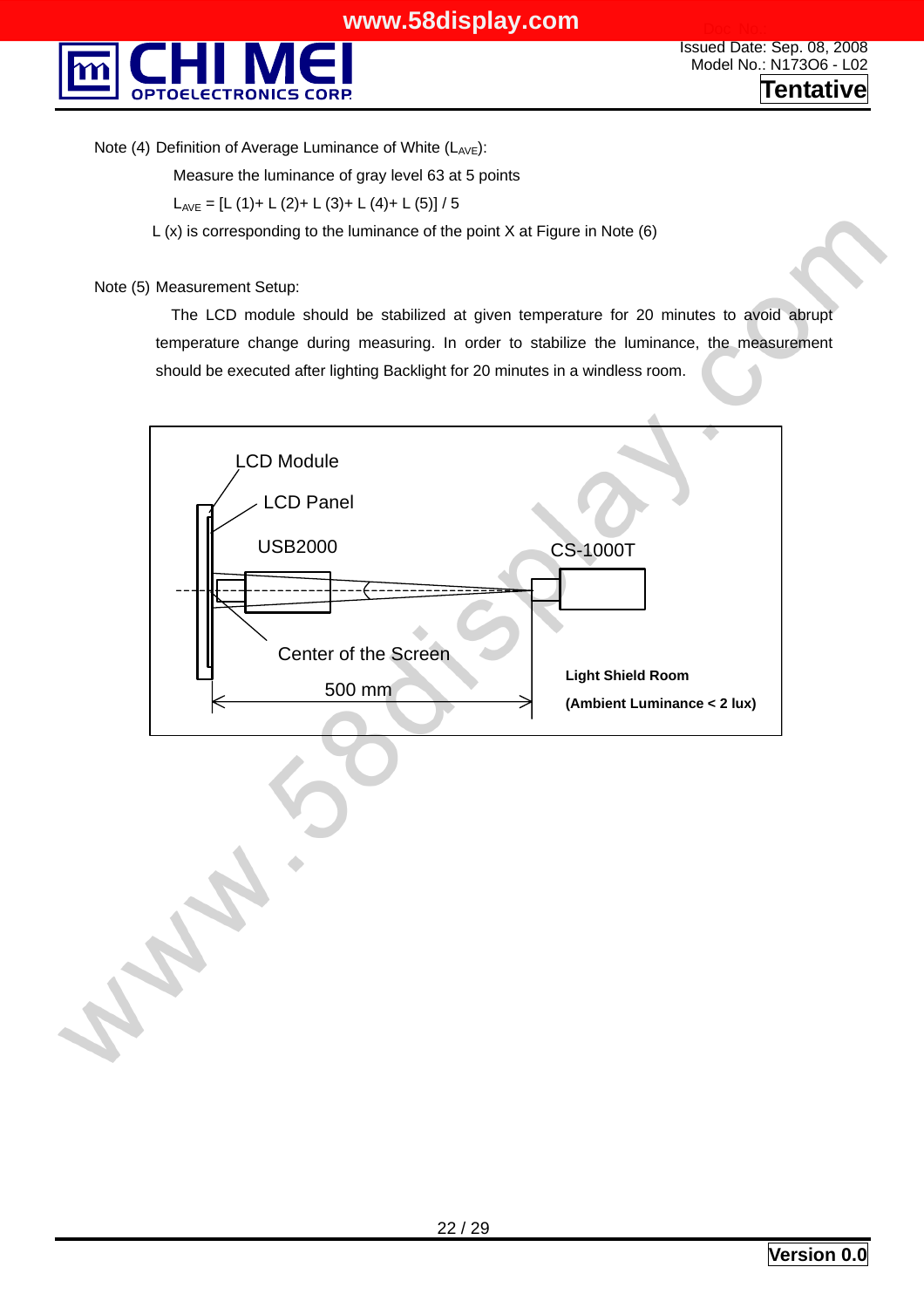

Note (6) Definition of White Variation (δW):

Measure the luminance of gray level 63 at 5 points

δW = { Maximum [L (1), L (2), L (3), L (4), L (5)] / Minimum [L (1), L (2), L (3), L (4), L (5)]

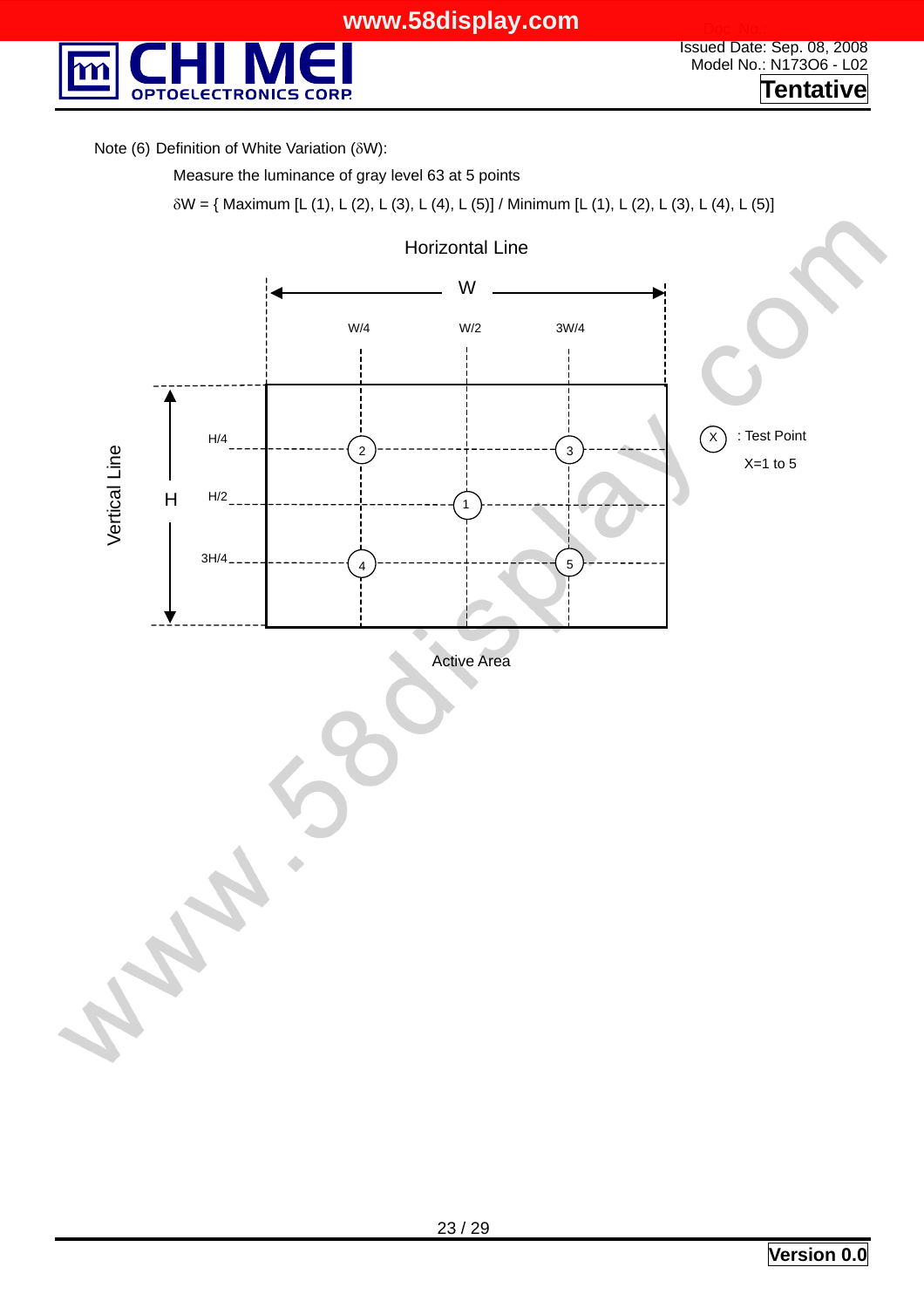

#### 9. PRECAUTIONS

#### 9.1 ASSEMBLY AND HANDLING PRECAUTIONS

- (1) Do not apply rough force such as bending or twisting to the module during assembly.
- (2) To assemble or install module into user's system can be only in clean working areas. The dust and oil may cause electrical short or worsen the polarizer.
- (3) It's not permitted to have pressure or impulse on the module because the LCD panel and Backlight will be damaged.
- (4) Always follow the correct power sequence when LCD module is connecting and operating. This can prevent damage to the CMOS LSI chips during latch-up.
- (5) Do not pull the I/F connector in or out while the module is operating.
- (6) Do not disassemble the module.
- (7) Use a soft dry cloth without chemicals for cleaning, because the surface of polarizer is very soft and easily scratched.
- (8) It is dangerous that moisture come into or contacted the LCD module, because moisture may damage LCD module when it is operating.
- (9) High temperature or humidity may reduce the performance of module. Please store LCD module within the specified storage conditions.
- (10) When ambient temperature is lower than 10ºC may reduce the display quality. For example, the response time will become slowly, and the starting voltage of CCFL will be higher than room temperature.

#### 9.2 SAFETY PRECAUTIONS

- (1) The startup voltage of Backlight is approximately 1000 Volts. It may cause electrical shock while assembling with inverter. Do not disassemble the module or insert anything into the Backlight unit.
- (2) If the liquid crystal material leaks from the panel, it should be kept away from the eyes or mouth. In case of contact with hands, skin or clothes, it has to be washed away thoroughly with soap.
- (3) After the module's end of life, it is not harmful in case of normal operation and storage.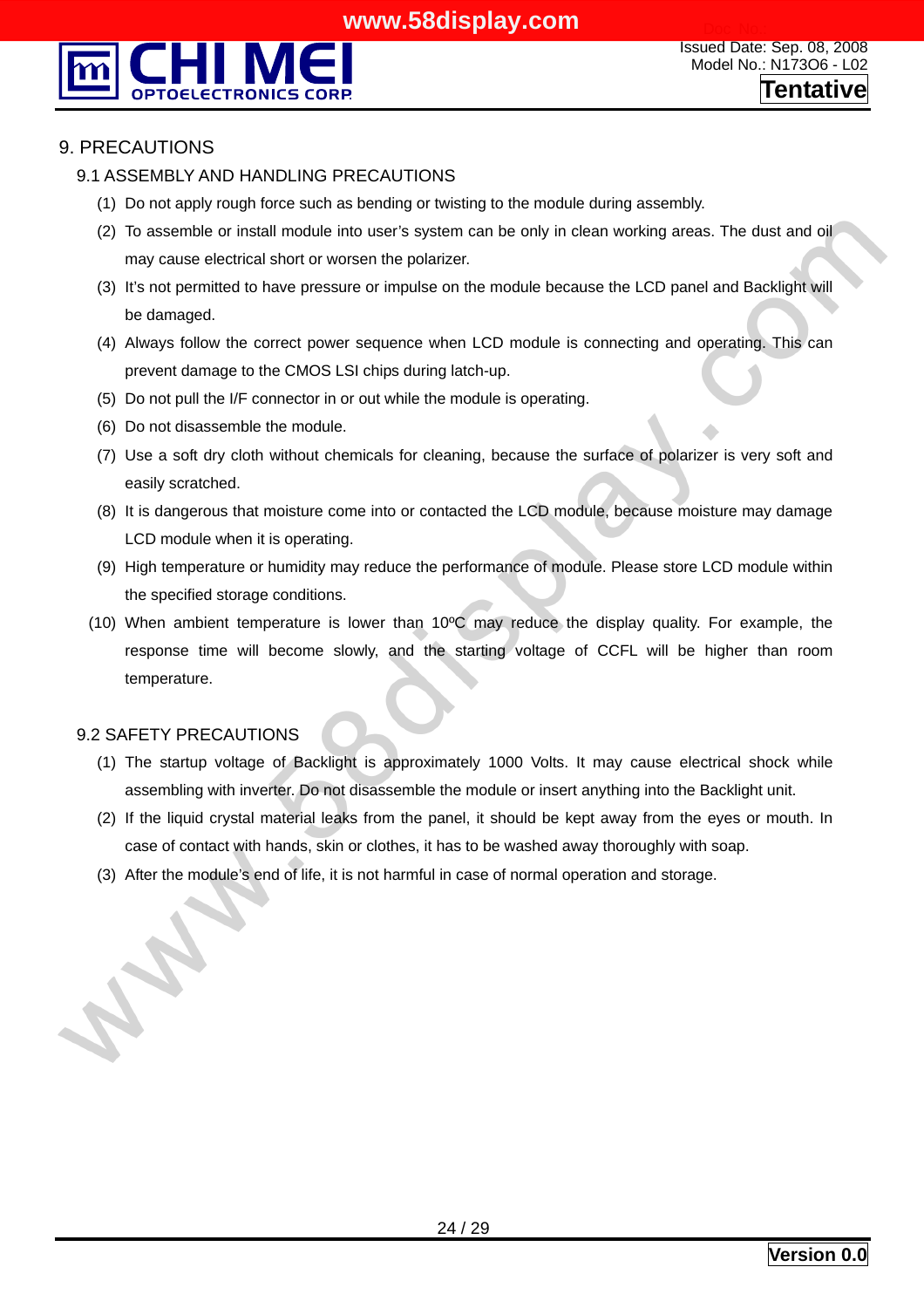

Issued Date: Sep. 08, 2008 Model No.: N173O6 - L02 **Tentative**

#### 10. PACKING

10.1 CARTON

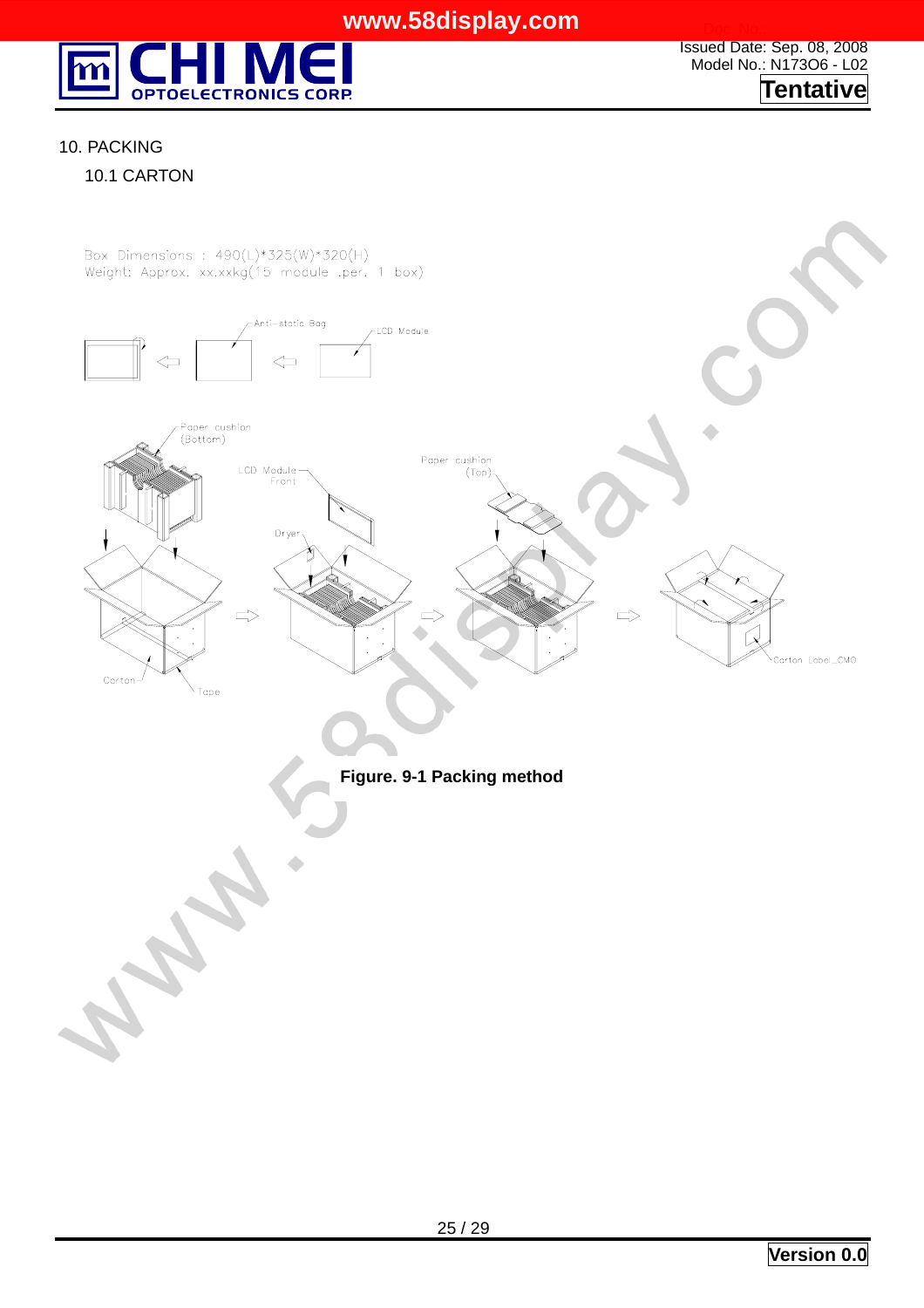

Issued Date: Sep. 08, 2008 Model No.: N173O6 - L02 **Tentative**

#### 10.2 PALLET



**Figure. 9-2 Packing method**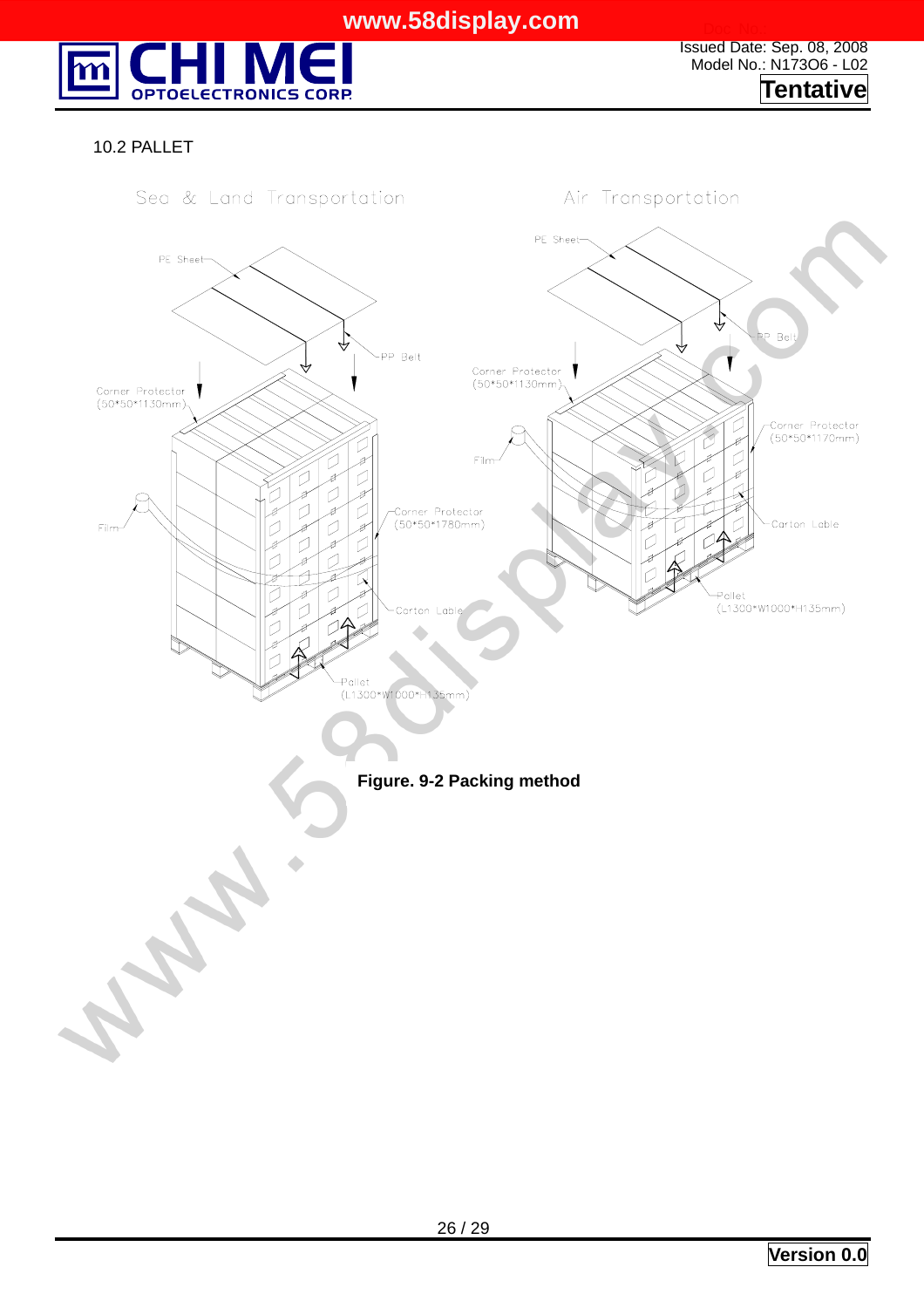

#### 11. DEFINITION OF LABELS

#### 11.1 CMO MODULE LABEL

The barcode nameplate is pasted on each module as illustration, and its definitions are as following explanation.



- (d) Production Location: MADE IN XXXX. XXXX stands for production location.
- (e) UL logo: LEOO especially stands for panel manufactured by CMO NingBo satisfying UL requirement. The panel without LEOO mark stands for manufactured by CMO Taiwan satisfying UL requirement.

Serial ID includes the information as below:

(a) Manufactured Date: Year: 1~9, for 2001~2009

Month:  $1-9$ ,  $A-C$ , for Jan.  $\sim$  Dec.

Day: 1~9, A~Y, for 1<sup>st</sup> to 31<sup>st</sup>, exclude I, O and U

- (b) Revision Code: cover all the change
- (c) Serial No.: Manufacturing sequence of product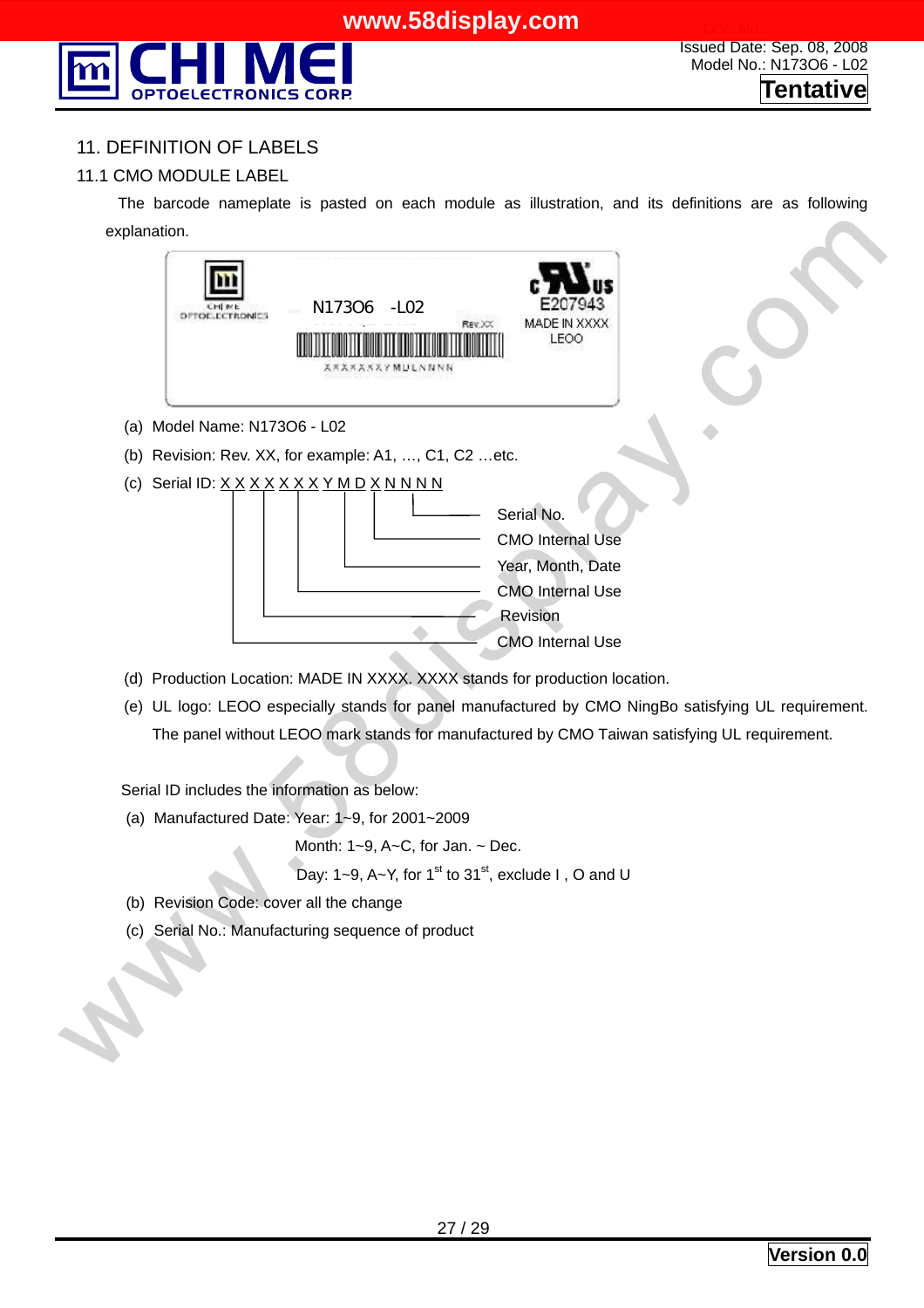

Issued Date: Sep. 08, 2008 Model No.: N173O6 - L02 **Tentative**

#### 11.2 CMO CARTON LABEL

| n an Ialan an Island                    |              |                   |
|-----------------------------------------|--------------|-------------------|
| PO.NO.<br>Part ID.<br><b>Model Name</b> |              |                   |
| Catton ID.                              | Quantitles   |                   |
|                                         | Made in XXXX | GP<br><b>RoHS</b> |

(a) Production location: Made In XXXX. XXXX stands for production location.